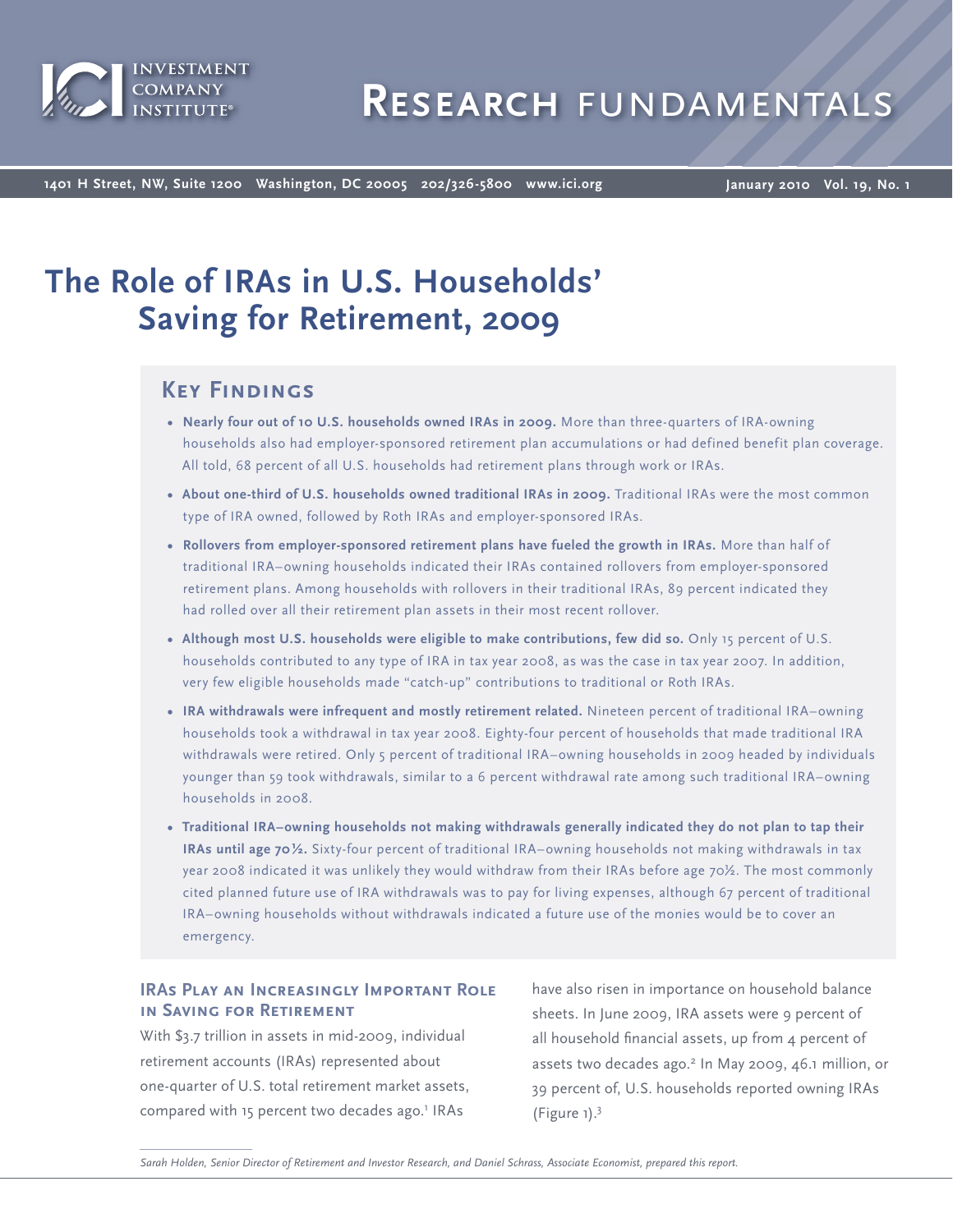# **TABLE OF CONTENTS**

| RMD Suspension in 2009   |
|--------------------------|
| Roth Conversions in 2010 |
|                          |
|                          |
|                          |

# **About the Annual Mutual Fund Shareholder Tracking Survey**

ICI conducts the Mutual Fund Shareholder Tracking Survey each spring to gather information on the demographic and financial characteristics of U.S. households. The most recent survey was conducted in May 2009 and was based on a sample of 4,201 U.S. households selected by random digit dialing, of which 1,651 households, or 39.3 percent, owned IRAs. All interviews were conducted over the telephone with the member of the household who was the sole or co-decisionmaker most knowledgeable about the household's savings and investments. The standard error for the 2009 sample of households is  $\pm$  1.5 percentage points at the 95 percent confidence level.

### **About the IRA Owners Survey**

ICI typically conducts the IRA Owners Survey each spring to gather information on characteristics and activities of IRAowning households in the United States. The most recent survey was conducted in May 2009 and was based on a sample of 1,000 randomly selected, representative U.S. households owning traditional IRAs, Roth IRAs, and employer-sponsored IRAs (SIMPLE IRAs, SEP IRAs, and SAR-SEP IRAs). All interviews were conducted over the telephone with the member of the household who was the sole or co-decisionmaker most knowledgeable about the household's savings and investments. The standard error for the total sample is  $\pm$  3.1 percentage points at the 95 percent confidence level. IRA ownership does not include ownership of Coverdell Education Savings Accounts (formerly called Education IRAs).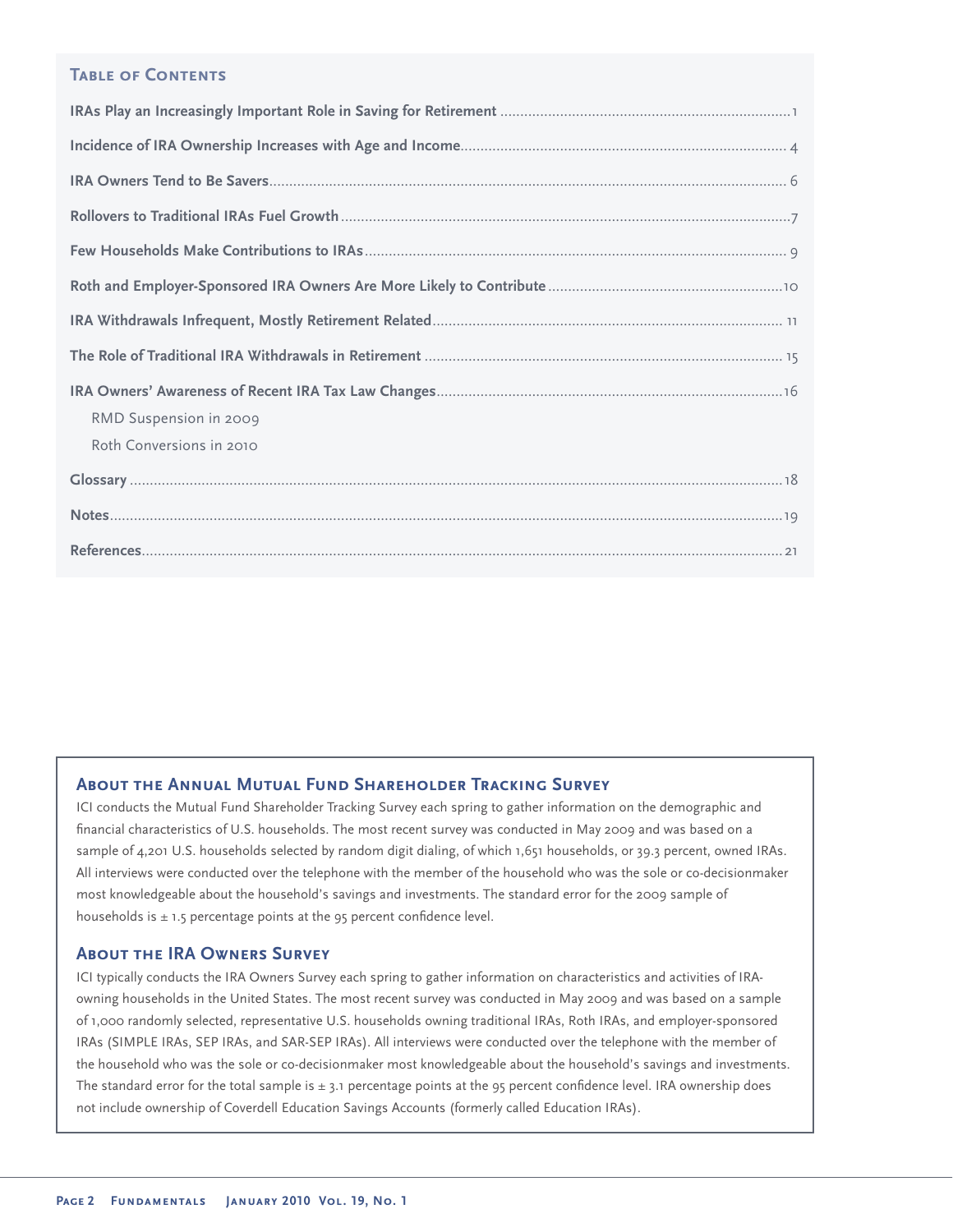Among all IRA-owning households, 79 percent also participated in employer-sponsored retirement plans; that is, they had defined contribution (DC) plan balances, current defined benefit (DB) plan payments, or expected future DB plan payments. Another 29 percent of U.S. households reported employersponsored retirement plan coverage, but no IRAs. All told, 68 percent of all U.S. households had some type of formal, tax-advantaged retirement savings.

Traditional IRAs are the oldest and most common type of IRA. In 2009, 36.6 million, or 31 percent of, U.S. households owned traditional IRAs (Figure 2). The traditional IRA is a vehicle for rollovers from employersponsored retirement plans. Indeed, more than half of U.S. households with traditional IRAs indicated their IRAs contained rollover assets.<sup>4</sup> Roth IRAs, which were first available in 1998, are the second most frequently owned type of IRA, owned by 17.0 million, or 15 percent



*1IRAs include traditional IRAs, Roth IRAs, and employer-sponsored IRAs (SIMPLE IRAs, SEP IRAs, and SAR-SEP IRAs). 2Employer-sponsored retirement plans include DC and DB retirement plans.*

*Sources: Investment Company Institute Annual Mutual Fund Shareholder Tracking Survey and U.S. Census Bureau*

## **Figure 2**

# **Millions of U.S. Households Own IRAs**

|                          | Year created                                         | Number of U.S. households<br>with type of IRA, <sup>1</sup> 2009 | Percentage of U.S. households<br>with type of IRA, <sup>1</sup> 2009 |
|--------------------------|------------------------------------------------------|------------------------------------------------------------------|----------------------------------------------------------------------|
| <b>Traditional IRA</b>   | 1974<br>(Employee Retirement Income<br>Security Act) | 36.6 million                                                     | 31.2%                                                                |
| SEP IRA <sup>2</sup>     | 1978<br>(Revenue Act)                                |                                                                  |                                                                      |
| SAR-SEP IRA <sup>2</sup> | 1986<br>(Tax Reform Act)                             | 9.6 million                                                      | 8.2%                                                                 |
| SIMPLE IRA <sup>2</sup>  | 1996<br>(Small Business Job Protection Act)          |                                                                  |                                                                      |
| Roth IRA                 | 1997<br>(Taxpayer Relief Act)                        | 17.0 million                                                     | 14.5%                                                                |
| Any IRA1                 |                                                      | 46.1 million                                                     | 39.3%                                                                |

*1Households may own more than one type of IRA.*

*2SIMPLE IRAs, SEP IRAs, and SAR-SEP IRAs are employer-sponsored IRAs.*

*Sources: Investment Company Institute Annual Mutual Fund Shareholder Tracking Survey and U.S. Census Bureau*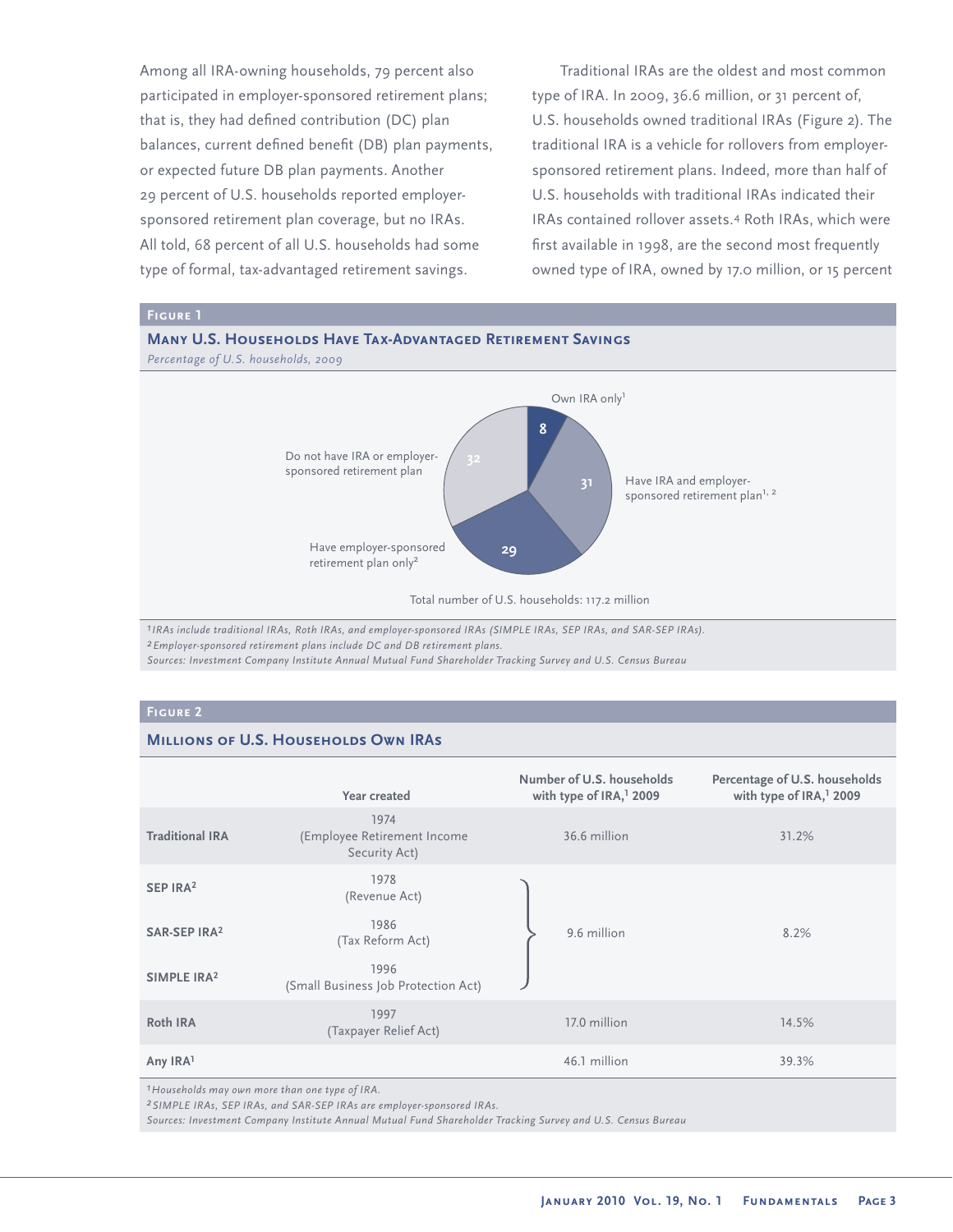of, U.S. households. Income limits restrict many U.S. households' ability to invest in Roth IRAs. Eight percent of U.S. households owned employer-sponsored IRAs, which include SIMPLE IRAs, SEP IRAs, and SAR-SEP IRAs.

# **Incidence of IRA Ownership Increases with Age and Income**

People of all ages own IRAs, but ownership is greatest among the older age groups. This reflects the life-cycle approach to saving, which finds that households tend to focus on retirement-related saving as they get older (and save for other goals such as education or buying

a house when younger).<sup>5</sup> Also, many traditional IRA owners became owners as a result of rollovers from employer-sponsored plans, which occur after at least some years in the workforce.<sup>6</sup> In 2009, 44 percent of households headed by an individual aged 45 to 54 owned IRAs, and nearly half of households headed by an individual aged 55 to 64 owned IRAs (Figure 3). As a result, two-thirds of IRA-owning households were headed by individuals aged 45 or older (Figure 4). Among all U.S. households, by comparison, 59 percent were headed by individuals in this age group.





*\*Age is based on the age of the sole or co-decisionmaker for household saving and investing. Note: IRAs include traditional IRAs, Roth IRAs, and employer-sponsored IRAs (SIMPLE IRAs, SEP IRAs, and SAR-SEP IRAs).*

*Source: Investment Company Institute Annual Mutual Fund Shareholder Tracking Survey*

### **Figure 4 Most IRA-Owning Households Are Between Ages 35 and 64** *Percent distribution of households owning IRAs and all U.S. households by age,1 2009* **Age of head of household1** Households owning IRAs<sup>2</sup> All U.S. households<sup>3</sup> 65 or older  $\overline{\phantom{1}}$  55 to 64  $\Box$  45 to 54  $\Box$  35 to 44 Younger than 35 **21 21 24 16 18 21 17 22 19** *1Age is based on the age of the sole or co-decisionmaker for household saving and investing.*

*2 IRAs include traditional IRAs, Roth IRAs, and employer-sponsored IRAs (SIMPLE IRAs, SEP IRAs, and SAR-SEP IRAs).*

*3The percentage of all households in each age group is based on ICI survey data and is weighted to match the U.S. Census Bureau's Current Population Survey. Sources: Investment Company Institute Annual Mutual Fund Shareholder Tracking Survey and U.S. Census Bureau*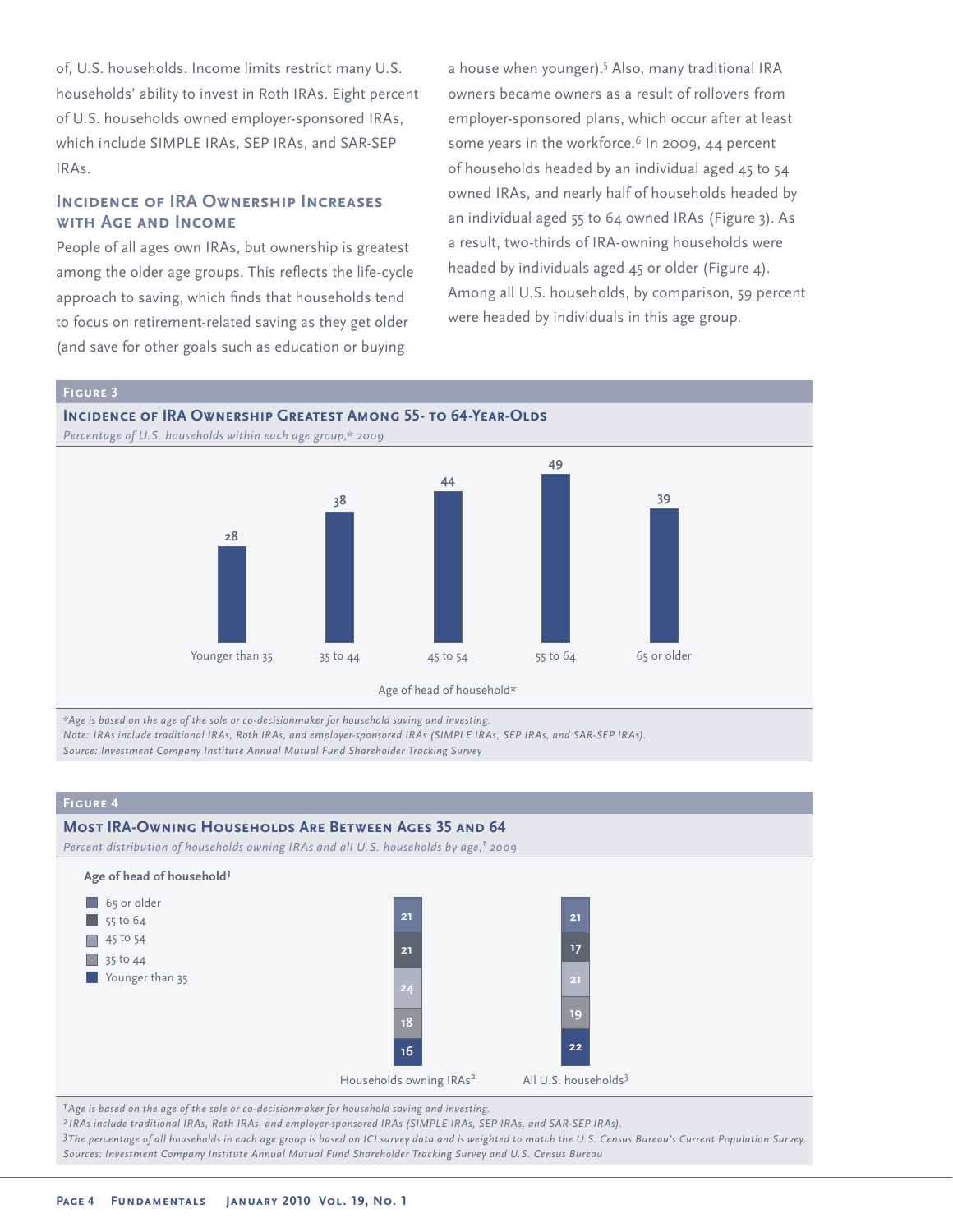Although the majority of IRA-owning households had moderate incomes, IRA ownership tends to increase with household income. This pattern is consistent with the fact that lower-income households, which tend to be focused on near-term spending needs and get a higher replacement benefit through Social Security, generally exhibit less tendency to save for retirement.<sup>7</sup> Fifty-six percent of households with incomes of \$50,000 or more owned IRAs, compared

with 23 percent of households with incomes of less than \$50,000. Nearly two-thirds of households with income of \$100,000 or more owned IRAs in 2009 (Figure 5). As a result, 14 percent of households owning IRAs earned less than \$35,000, compared with 36 percent of all U.S. households (Figure 6). More than half of households owning IRAs in 2009 had incomes between \$35,000 and \$99,999.







Household income\*

*\*Total reported is household income before taxes in 2008.*

*Note: IRAs include traditional IRAs, Roth IRAs, and employer-sponsored IRAs (SIMPLE IRAs, SEP IRAs, and SAR-SEP IRAs). Source: Investment Company Institute Annual Mutual Fund Shareholder Tracking Survey*

### **Figure 6**

### **Most IRA-Owning Households Have Moderate Incomes**

*Percent distribution of households owning IRAs and all U.S. households by household income,1 2009*



*1Total reported is household income before taxes in 2008.*

*2 IRAs include traditional IRAs, Roth IRAs, and employer-sponsored IRAs (SIMPLE IRAs, SEP IRAs, and SAR-SEP IRAs).*

*3The percentage of all households in each income group is based on ICI survey data and is weighted to match the U.S. Census Bureau's Current Population Survey.*

*Sources: Investment Company Institute Annual Mutual Fund Shareholder Tracking Survey and U.S. Census Bureau*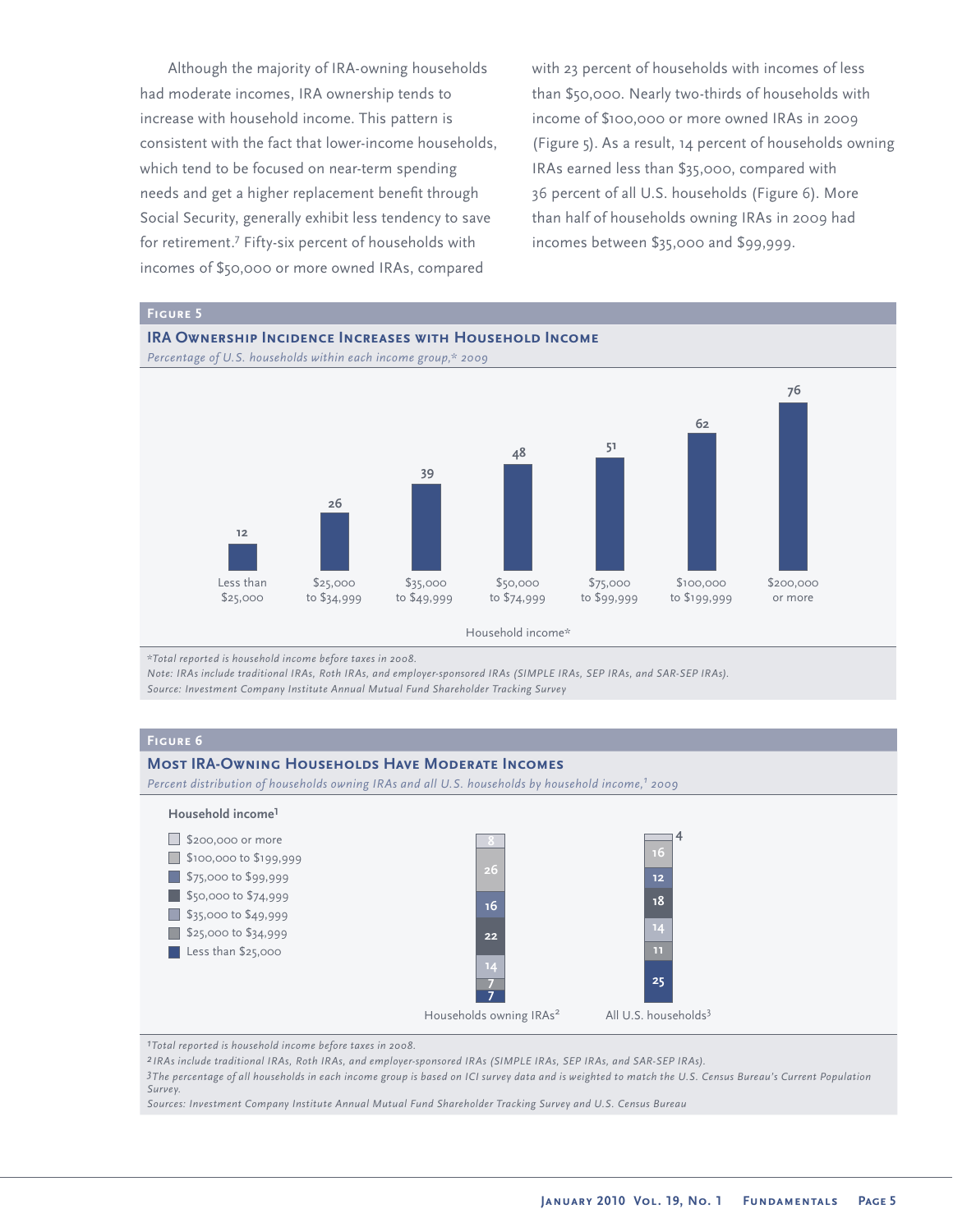# **IRA OWNERS TEND TO BE SAVERS**

IRA owners build substantial financial assets. The median financial assets of IRA-owning households was six times greater than the median financial assets of households that did not own IRAs (Figure 7). Those assets included DC retirement plan accounts; 69 percent of IRA-owning households also had such accounts. IRA owners typically exhibit the characteristics of individuals who are most likely to save. The financial decisionmakers of households with IRAs tend to be older and are more likely to be married, employed, and have college or postgraduate degrees than households that do not own IRAs. These are all factors that tend to correlate with a greater propensity to save.<sup>8</sup>

Like other investing households, the majority of IRA-owning households were willing to take some financial risk for financial gain. Thirty percent were willing to take substantial or above-average financial risk for similar levels of financial gain (Figure 8). The largest percentage of households owning IRAs, 43 percent, were willing to take average risk for average gain. Twenty-seven percent were willing to take belowaverage risk for below-average gain or were unwilling to take any financial risk. Willingness to take risk among households owning IRAs decreases with age.<sup>9</sup> Fifty-two percent of IRA-owning households aged 65 or older reported that they were willing to take below-average risk for below average gain or were unwilling to take any financial risk. For households aged 35 to 44, only 9 percent were willing to take below-average risk for below-average gain or were unwilling to take any financial risk.

# **Figure 7**

# **IRA Owners Are Typically Middle-Aged, Married, and Employed**

| Characteristics of U.S. households by ownership of IRAs, <sup>1</sup> 2009 |                                               |                                      |
|----------------------------------------------------------------------------|-----------------------------------------------|--------------------------------------|
|                                                                            | <b>Households</b><br>owning IRAs <sup>1</sup> | <b>Households</b><br>not owning IRAs |
| Median per household                                                       |                                               |                                      |
| Age of household sole or co-decisionmaker for saving and investing         | 52 years                                      | 47 years                             |
| Household income <sup>2</sup>                                              | \$75,000                                      | \$35,000                             |
| Household financial assets <sup>3</sup>                                    | \$150,000                                     | \$25,000                             |
| Household financial assets in IRAs                                         | \$30,000                                      | N/A                                  |
| Share of household financial assets in IRAs                                | 33%                                           | N/A                                  |
|                                                                            |                                               |                                      |
| Percentage of households                                                   |                                               |                                      |
| Household sole or co-decisionmaker for saving and investing:               |                                               |                                      |
| Married or living with a partner                                           | 72                                            | 57                                   |
| College or postgraduate degree                                             | 45                                            | 20                                   |
| Employed full- or part-time                                                | 69                                            | 55                                   |
| Retired from lifetime occupation                                           | 28                                            | 27                                   |
| Household has DC account or DB plan coverage (total)                       | 80                                            | 47                                   |
| DC retirement plan account                                                 | 69                                            | 39                                   |
| DB plan coverage                                                           | 50                                            | 22                                   |

*1IRAs include traditional IRAs, Roth IRAs, and employer-sponsored IRAs (SIMPLE IRAs, SEP IRAs, and SAR-SEP IRAs).*

*2Total reported is household income before taxes in 2008.*

*3Household financial assets include assets in employer-sponsored retirement plans, but exclude the household's primary residence.*

*N/A = not applicable* 

*Sources: Investment Company Institute Annual Mutual Fund Shareholder Tracking Survey and Investment Company Institute IRA Owners Survey*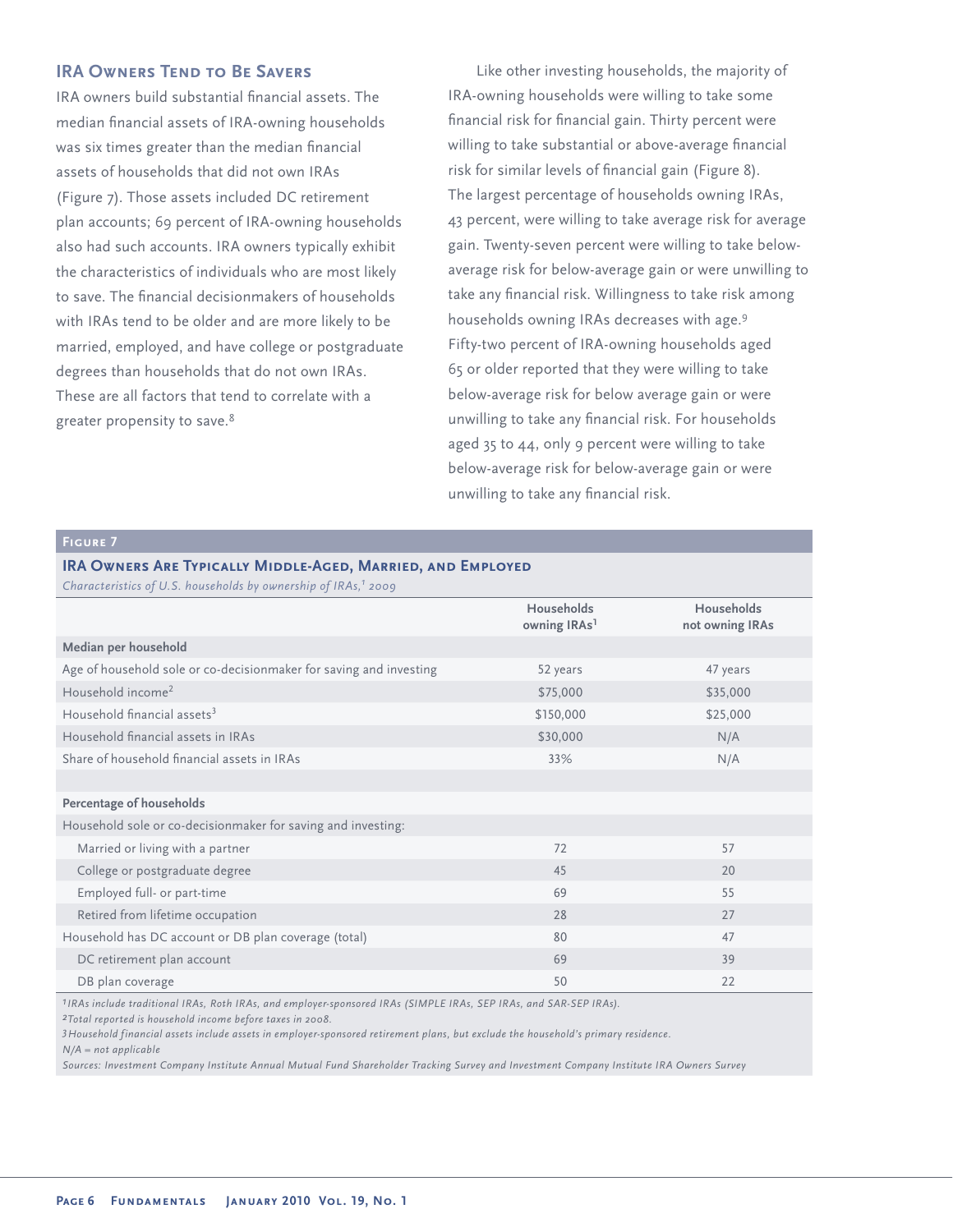### **Figure 8 Willingness to Take Investment Risk Falls with Age** Percentage of U.S. households owning IRAs by age,<sup>1</sup> 2009 **Five-point investment risk scale** Substantial risk for substantial gain Above average risk for above average gain **Average risk for average gain** Below average risk for below average gain **Unwilling to take any risk** Younger 35 to 44 45 to 54 55 to 64 65 or older than 35 All IRA-owning households<sup>2</sup> **6 24 43 15 12 15 30 43 5 7 8 36 47 1 8 4 28 44 13 3 17 48 15 17 <sup>2</sup> <sup>11</sup> 35 36 Age of head of household1**

*1Age is based on the age of the sole or co-decisionmaker for household saving and investing. 2 IRAs include traditional IRAs, Roth IRAs, and employer-sponsored IRAs (SIMPLE IRAs, SEP IRAs, and SAR-SEP IRAs). Source: Investment Company Institute IRA Owners Survey* 

Just as 401(k) balances tend to be higher the longer a worker's job tenure,<sup>10</sup> IRA balances tend to rise with length of ownership. In 2009, households owning IRAs for less than 10 years had median IRA holdings of \$15,000, while households owning IRAs for 20 years or more had median IRA holdings of \$75,000 (Figure 9). Mean IRA holdings, while considerably higher than the median values, display a similar pattern.

# **Rollovers to Traditional IRAs Fuel Growth**

In 1974, Congress created traditional IRAs with a dual purpose.<sup>11</sup> First, traditional IRAs provide individuals not covered by retirement plans at work with a tax-deferred opportunity to save for retirement. Second, traditional IRAs also give retirees or workers who are changing jobs a way to preserve the tax-advantaged status of employer-sponsored retirement plan accumulations by allowing transfers, or "rollovers," of plan balances into IRAs.<sup>12</sup>, <sup>13</sup>



*Source: Investment Company Institute IRA Owners Survey*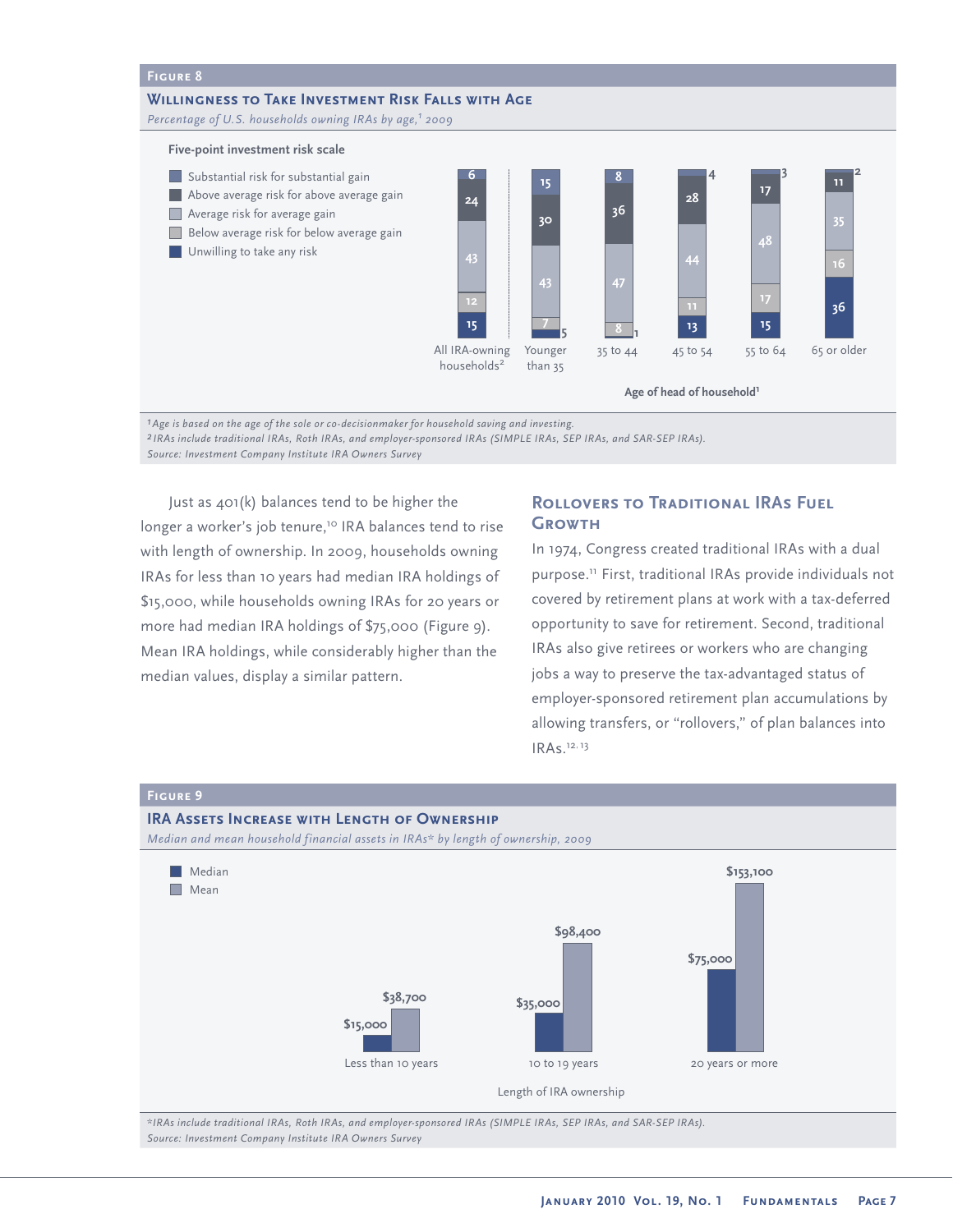Rollover activity has fueled recent IRA growth and helps many Americans preserve their retirement savings. The most recent available data show that households transferred more than \$300 billion from employer-sponsored retirement plans to IRAs in 2007.<sup>14</sup> In 2009, nearly 20 million U.S. households (or 54 percent of all U.S. households owning traditional IRAs), had traditional IRAs that included rollover assets (Figure 10).<sup>15</sup> With their most recent rollovers, the vast majority of these households (89 percent) transferred their entire retirement plan balances into

traditional IRAs.<sup>16</sup> Among households with rollovers in their traditional IRAs, half only had rollover IRAs (having never made traditional IRA contributions). Households with rollover assets in their IRAs tend to have higher IRA balances, compared with IRAs funded purely by individual contributions. Median traditional IRA holdings that include rollovers were \$40,000 in 2009, compared with median traditional IRA holdings of \$20,000 for balances that did not include rollovers (Figure 11).

### **Figure 10**

| <b>ROLLOVERS ARE OFTEN A SOURCE OF ASSETS FOR TRADITIONAL IRAS</b>                                                               |    |
|----------------------------------------------------------------------------------------------------------------------------------|----|
| Households with traditional IRAs that include rollovers<br>(percentage of U.S. households owning traditional IRAs, 2009)         |    |
| Traditional IRA includes rollover                                                                                                | 54 |
| Traditional IRA does not include rollover                                                                                        | 46 |
|                                                                                                                                  |    |
| <b>Traditional IRA rollover activity</b><br>(percentage of U.S. households owning traditional IRAs that include rollovers, 2009) |    |
| Traditional IRA rollover(s) due to:*                                                                                             |    |
| Job change, layoff, or termination                                                                                               | 69 |
| Retirement                                                                                                                       | 28 |
| Other                                                                                                                            | 13 |
|                                                                                                                                  |    |
| Amount of most recent traditional IRA rollover:                                                                                  |    |
| All assets in employer-sponsored retirement plan were rolled over                                                                | 89 |
| Some assets in employer-sponsored retirement plan were rolled over                                                               | 11 |
|                                                                                                                                  |    |
| Contributions to traditional IRA other than rollover:                                                                            |    |
| Have made contribution other than rollover                                                                                       | 50 |
| Have never made contribution in addition to rollover                                                                             | 50 |
|                                                                                                                                  |    |
| Percentage of traditional IRA balance from rollovers or transfers from former<br>employer-sponsored retirement plans:            |    |
| Less than 25 percent                                                                                                             | 15 |
| 25 to 49 percent                                                                                                                 | 12 |
| 50 to 74 percent                                                                                                                 | 18 |
| 75 percent or more                                                                                                               | 55 |
|                                                                                                                                  |    |
| Memo:                                                                                                                            |    |
| Median percentage of traditional IRA balance from rollovers or transfers from former<br>employer-sponsored retirement plans      | 75 |
| *Multiple responses are included.<br>Source: Investment Company Institute IRA Owners Survey                                      |    |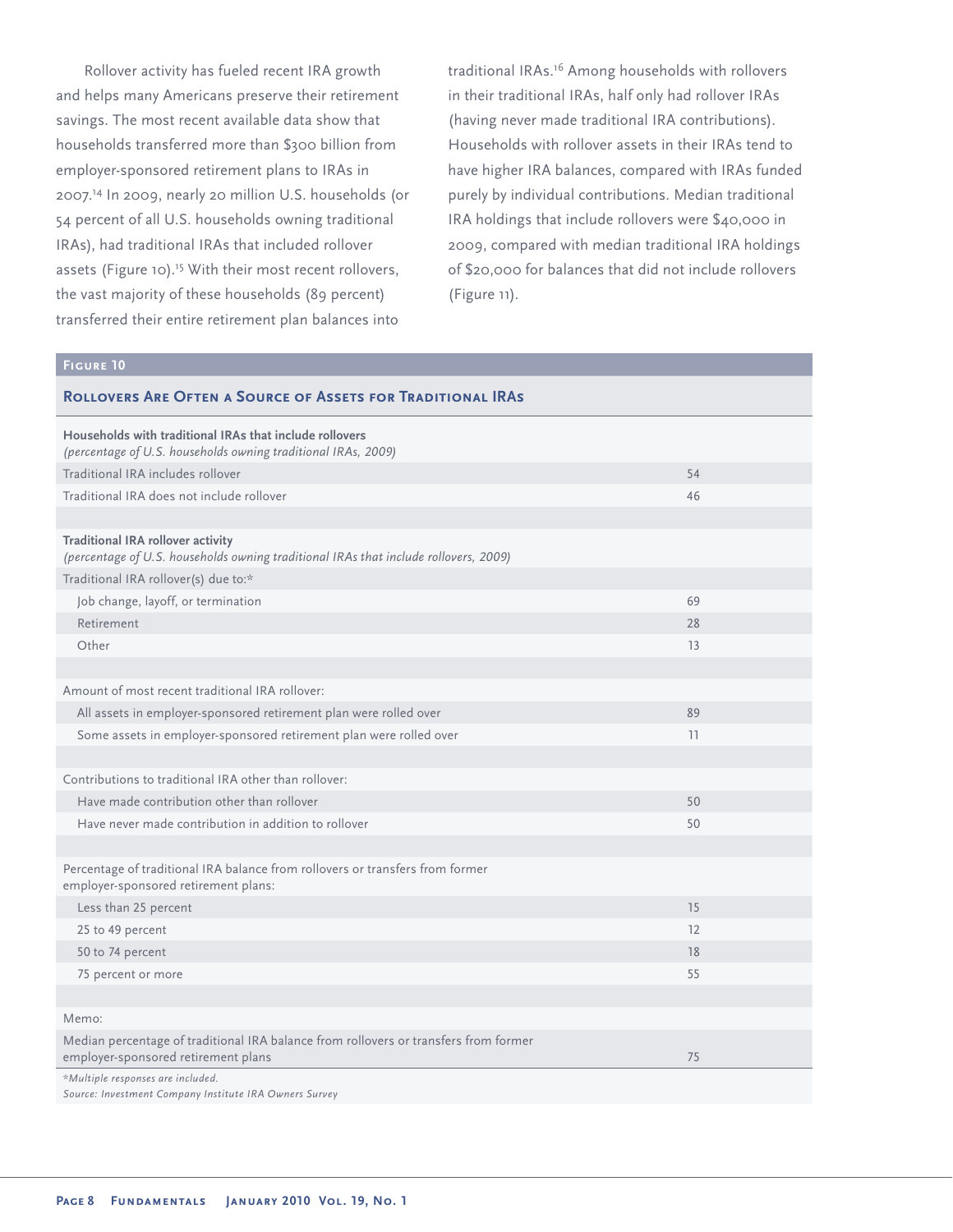### **Figure 11**

### **Traditional IRAs Preserve Assets from Employer-Sponsored Retirement Plans**

*Traditional IRA assets by employer-sponsored retirement plan rollover activity, 2009*

|                                         | <b>Traditional IRA includes rollover</b><br>from employer-sponsored<br>retirement plan <sup>1</sup> | Traditional IRA does not include rollover<br>from employer-sponsored<br>retirement plan <sup>2</sup> |
|-----------------------------------------|-----------------------------------------------------------------------------------------------------|------------------------------------------------------------------------------------------------------|
| <b>Traditional IRA assets</b>           |                                                                                                     |                                                                                                      |
| Mean                                    | \$109,400                                                                                           | \$64,000                                                                                             |
| Median                                  | \$40,000                                                                                            | \$20,000                                                                                             |
|                                         |                                                                                                     |                                                                                                      |
| Household financial assets <sup>3</sup> |                                                                                                     |                                                                                                      |
| Mean                                    | \$301,700                                                                                           | \$282.700                                                                                            |
| Median                                  | \$150,000                                                                                           | \$200,000                                                                                            |
|                                         |                                                                                                     |                                                                                                      |

*1Fifty-four percent of households owning traditional IRAs have traditional IRAs that include rollovers from employer-sponsored retirement plans. 2Forty-six percent of households owning traditional IRAs have traditional IRAs that do not include rollovers from employer-sponsored retirement plans. 3Household financial assets include assets in employer-sponsored retirement plans, but exclude the household's primary residence. Source: Investment Company Institute IRA Owners Survey* 

# **Few Households Make Contributions to IRAs**

Although IRAs can help Americans build their retirement savings, the majority of U.S. households do not contribute to them. In tax year 2008, only 15 percent of all U.S. households made contributions to an IRA, as was the case in 2007 (Figure 12).*17* Among households owning IRAs, 39 percent made contributions in tax year 2008, compared with 37 percent in tax year 2007 (Figure 13). Among

households making contributions to IRAs in tax year 2008, nearly half (49 percent) contributed to traditional IRAs, with 34 percent only contributing to traditional IRAs.<sup>18</sup> Forty percent of households making IRA contributions in tax year 2008 made Roth contributions, with 29 percent only contributing to Roth IRAs.19 Twenty-nine percent contributed to employer-sponsored IRAs in tax year 2008, with 20 percent only contributing to employer-sponsored IRAs.<sup>20</sup>

### **Figure 12**



*Note: Employer-sponsored IRAs include SIMPLE IRAs, SEP IRAs, and SAR-SEP IRAs. Sources: Investment Company Institute Annual Mutual Fund Shareholder Tracking Survey and Investment Company Institute IRA Owners Survey*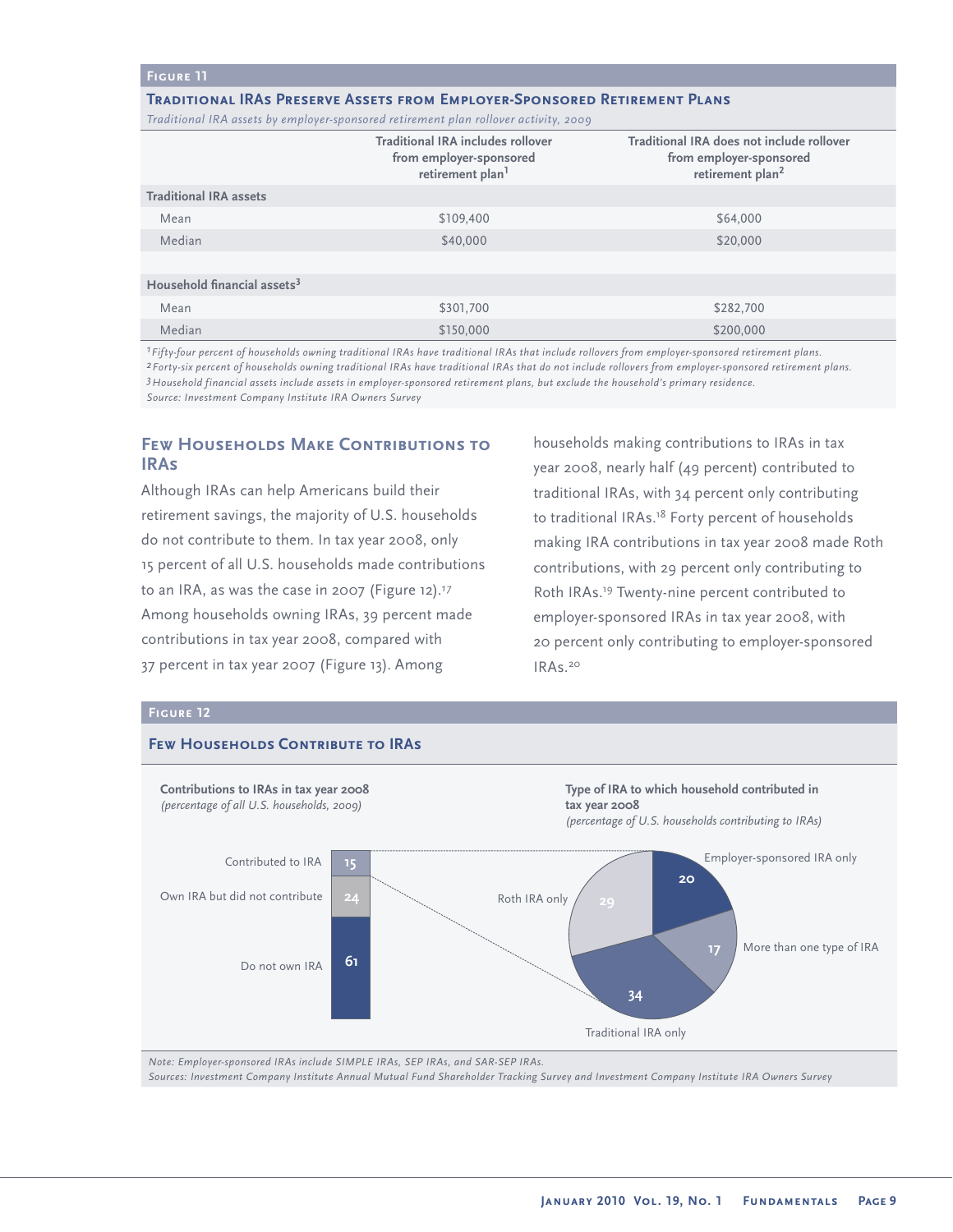# **Roth and Employer-Sponsored IRA OWNERS ARE MORE LIKELY TO CONTRIBUTE**

Traditional IRA owners were less likely than owners of other types of IRAs to have made contributions. Forty-two percent of households owning Roth IRAs in 2009 made contributions in tax year 2008 (Figure 13). Fifty-five percent of all households owning employersponsored IRAs in 2009 made contributions in tax year 2008. In contrast, only 24 percent of traditional IRA–owning households in 2009 contributed to

**Figure 13**

their traditional IRAs in tax year 2008. The lower contribution rate to traditional IRAs is likely due to restrictions on the tax deductibility of contributions, which must be considered by the 79 percent of traditional IRA–owning households that have retirement plan coverage at work.<sup>21</sup> In addition, 17 percent of traditional IRA–owning households were headed by individuals aged 70 or older and may not have been eligible to contribute due to IRS regulations.

### **Contribution Activity to Roth, Employer-Sponsored IRAs Outpaces Contribution Activity to Traditional IRAs in Tax Year 2008** *Percentage of U.S. households owning each type of IRA<sup>1</sup> by contribution status in tax year 2008* Median contribution per household **Contributed in tax year 2008** Did not contribute in tax year 2008 Households with employer-sponsored IRAs3 \$4,000 Households with Roth IRAs \$3,500 Households with traditional IRAs \$3,300 All households owning IRAs<sup>2</sup> \$4,000 **39 61 24 76 42 58 55 45**

*<sup>1</sup>Households may hold more than one type of IRA. Contribution activity reported is for type of IRA indicated. Some of these households may have been ineligible to make contributions.*

*2 IRAs include traditional IRAs, Roth IRAs, and employer-sponsored IRAs (SIMPLE IRAs, SEP IRAs, and SAR-SEP IRAs).*

*3Employer-sponsored IRAs include SIMPLE IRAs, SEP IRAs, and SAR-SEP IRAs.*

*Source: Investment Company Institute IRA Owners Survey*

to type of IRA indicated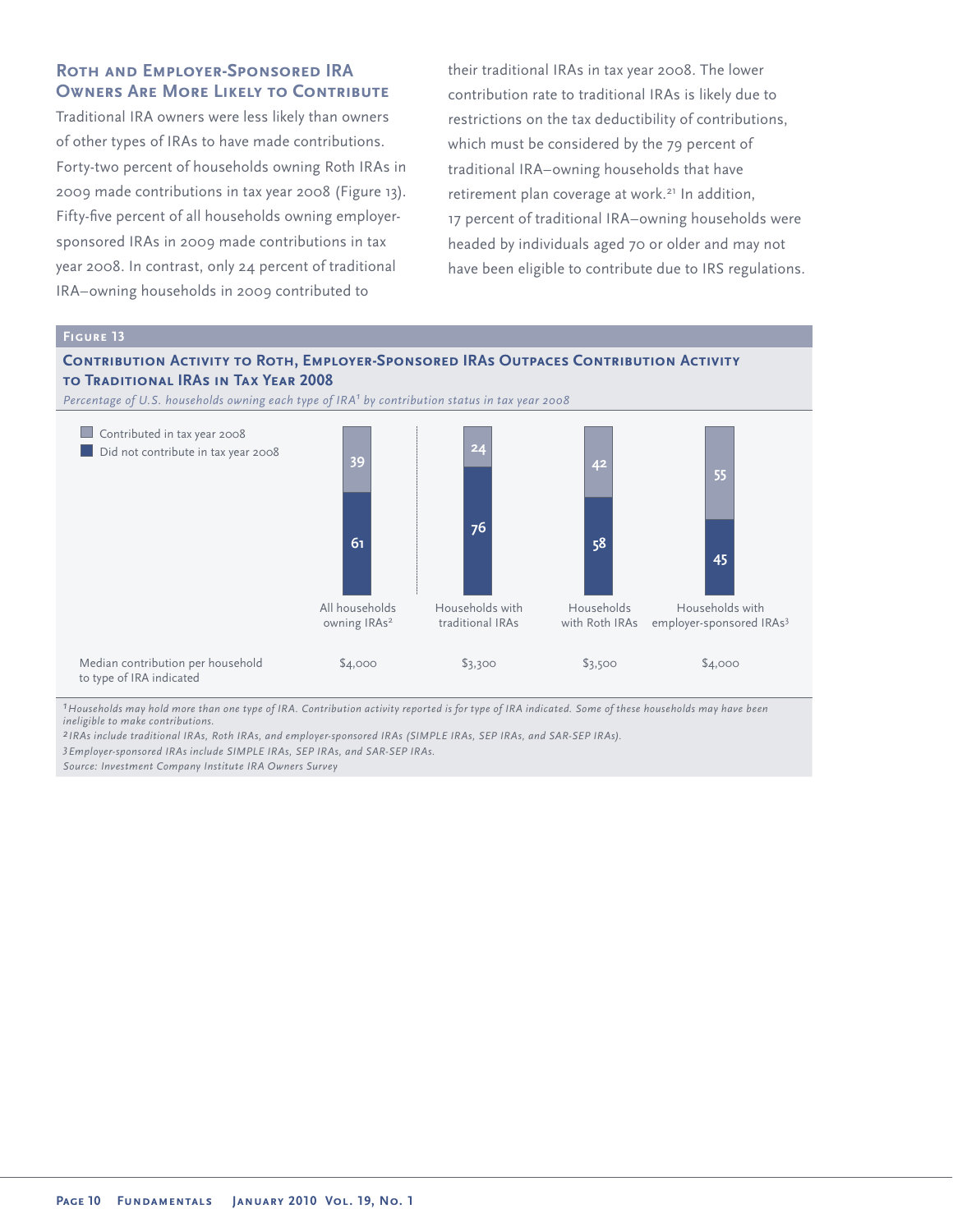The median contribution among households contributing to employer-sponsored IRAs was \$4,000 in tax year 2008, while the median contribution to traditional IRAs was \$3,300 per household (Figure 13). The median contribution to Roth IRAs was \$3,500 per household. In 2008, the traditional and Roth IRA contribution limit was \$5,000 for individuals under the age of  $50$  (Figure 14).<sup>22</sup>

Since tax year 2002, individuals aged 50 or older are eligible to make "catch-up" contributions to their IRAs (Figure 14).<sup>23</sup> Among households aged 50 or older, 42 percent owned traditional or Roth IRAs in 2009 (Figure 15). Among these IRA-owning households, 29 percent made contributions to traditional or Roth IRAs; half of these contributing households made catch-up contributions. All told, catch-up contributions

are not prevalent, with only 6 percent of all U.S. households aged 50 or older<sup>24</sup> reporting catch-up contributions.

# **IRA Withdrawals Infrequent, Mostly Retirement Related**

Few households withdraw money from their IRAs in any given year, and most withdrawals are retirement related. Nineteen percent of households still owning traditional IRAs in 2009 reported taking withdrawals from these IRAs in tax year 2008 (Figure 16).<sup>25</sup> Among households taking traditional IRA withdrawals, 84 percent reported someone in the household was retired from their lifetime occupation. Nevertheless, among retired households owning traditional IRAs in 2009, nearly three out of five did not take a withdrawal in tax year 2008.



### **Internal Revenue Code Traditional and Roth IRA Contribution Limits, 2001–2010**

*\*After 2008, traditional IRA contributions are indexed for inflation in \$500 increments. IRA catch-up contributions are not indexed for inflation. Source: ICI summary of U.S. Internal Revenue Code*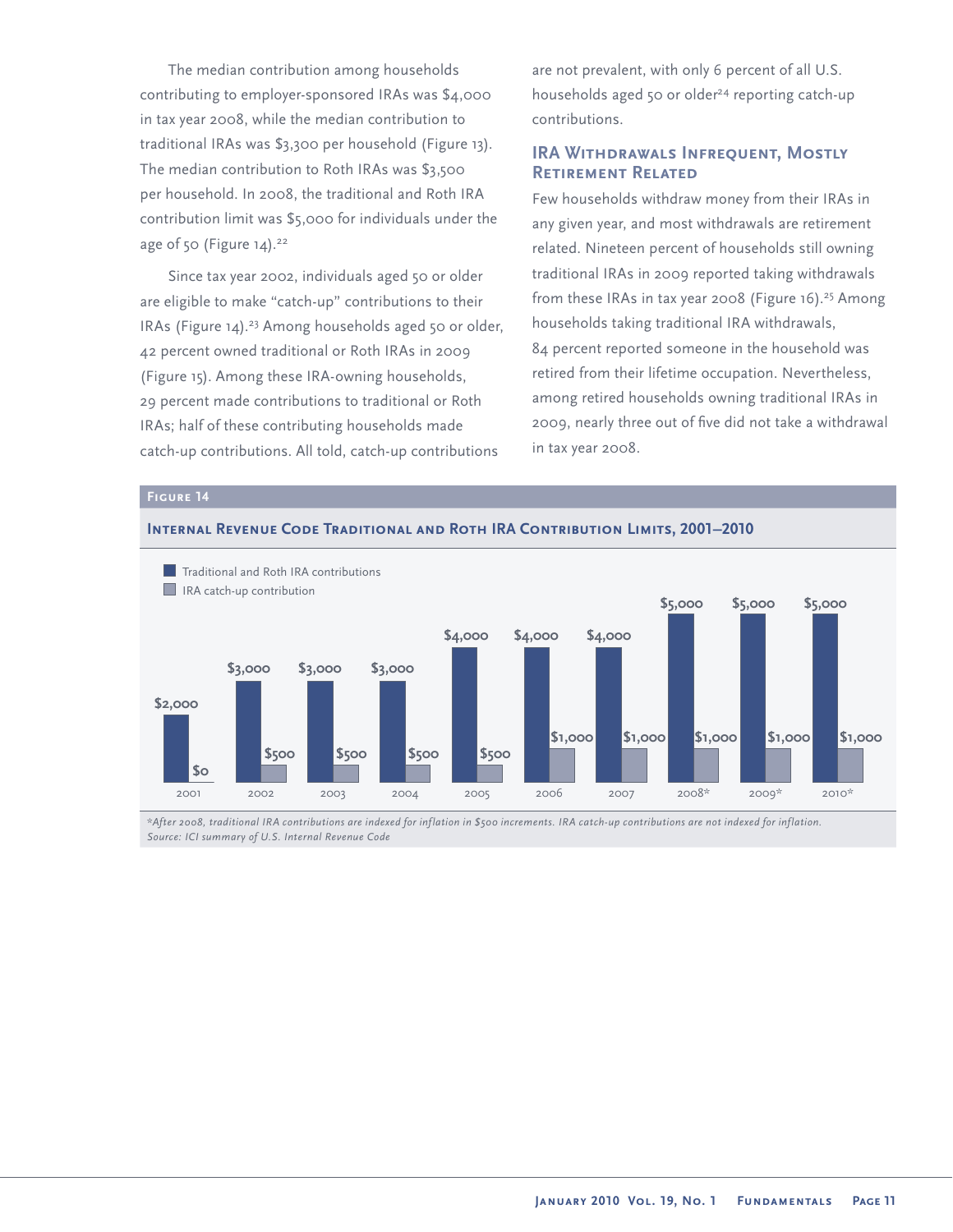

*Note: Catch-up contribution activity is identified if an individual's contribution is greater than the \$5,000 limit in tax year 2008 or if the individual indicated that the contribution included catch-up.*

*Sources: Investment Company Institute Annual Mutual Fund Shareholder Tracking Survey and Investment Company Institute IRA Owners Survey*

Traditional IRA–owning households who made withdrawals generally took modest-sized amounts. Thirty-two percent of traditional IRA–owning households making withdrawals in tax year 2008 took less than \$2,500 from their IRAs (Figure 16). Although some withdrawals in dollar amounts appear large, a median of 8 percent of the account balance was typically withdrawn. A traditional IRA withdrawal, if taken by an individual prior to age 59½, is generally

subject to a 10 percent penalty on the taxable portion of the withdrawal (in addition to the federal, state, and local income tax that may be due).<sup>26</sup> Taxpayers older than 59½ but younger than 70½ may take withdrawals without penalty, but are generally not required to do so. Traditional IRA owners aged 70½ or older are required to withdraw an annual amount based on life expectancy or pay a penalty for failing to do so; these withdrawals are called required minimum distributions (RMDs). In

### **Figure 16 Withdrawals from Traditional IRAs Are Infrequent** Retired, did not take a withdrawal<sup>1</sup> \$2,500 to \$4,999 \$20,000 or more **U.S. households with traditional IRAs in 2009** *(percentage)* **Amount withdrawn in tax year 2008** *(percentage of traditional IRA–owning households that made withdrawals)* **5 16** Not retired, did not take a withdrawal **32 16 16** Less than \$2,500 \$10,000 to \$14,999  $\frac{1}{100}$  \$5,000 to \$9,999 Mean = \$10,300  $Median = $6,000$ Number of respondents: 794 **3 58** Retired, took a withdrawal<sup>1, 2</sup> Not retired, took a withdrawal2 \$15,000 to \$19,999 19% took withdrawals in tax year 2008

*1The household was considered retired if either the head of household or spouse responded affirmatively to "are you retired from your lifetime occupation?" 2Households that closed and no longer owned traditional IRAs were not included. Source: Investment Company Institute IRA Owners Survey*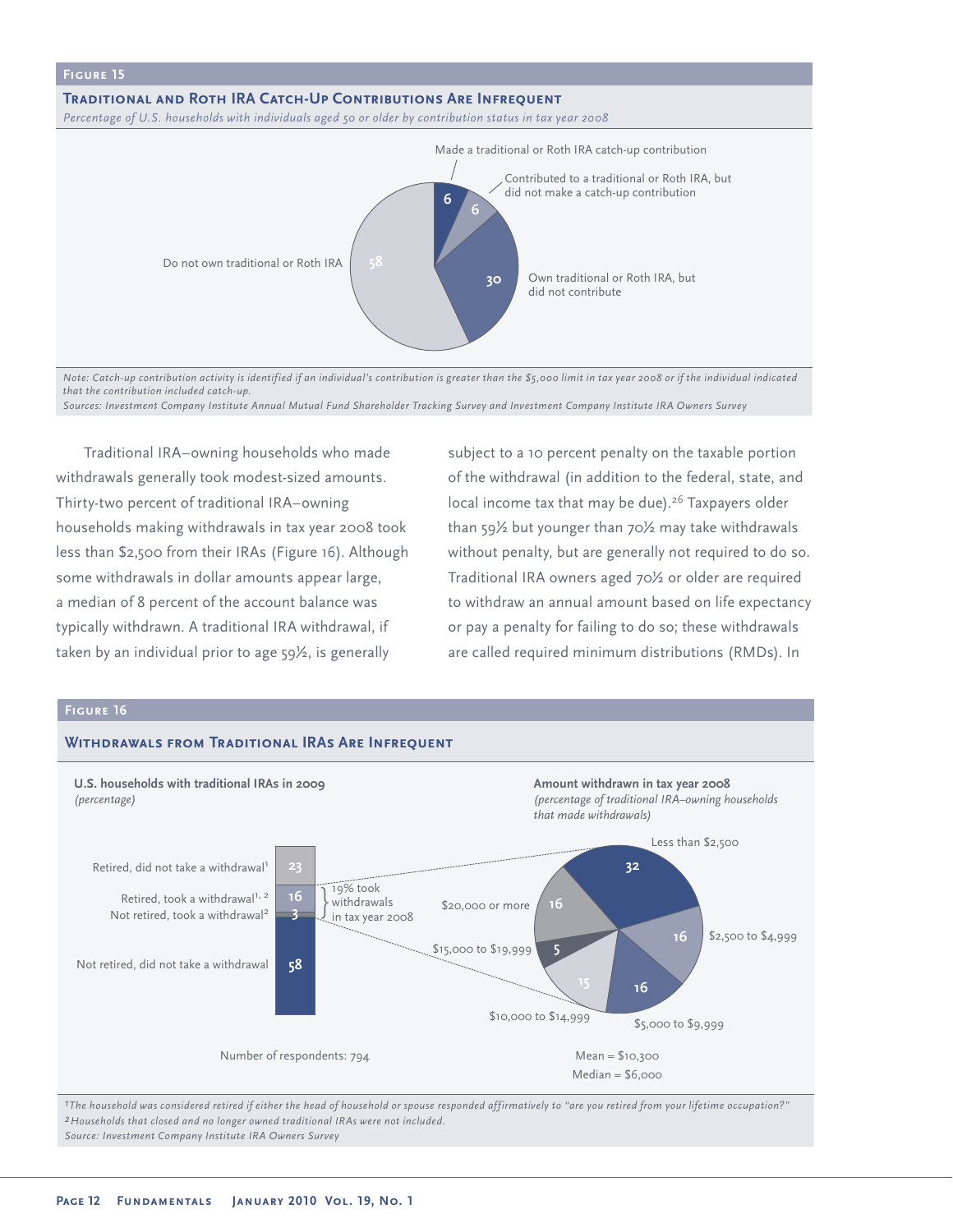line with these incentives and disincentives, younger households were much less likely to have withdrawals than older households. Among traditional IRA–owning households in 2009 headed by individuals younger than 59, only 5 percent took a withdrawal in tax year 2008 (Figure 17).<sup>27</sup> Nineteen percent of households

owning traditional IRAs and headed by an individual aged 59 to 69 reported withdrawals. Withdrawal activity was highest among households headed by individuals aged 70 or older: 70 percent of these traditional IRA–owning households took withdrawals in tax year 2008.<sup>28</sup>

### **Figure 17**

# **Most Traditional IRA–Owning Households That Take Withdrawals Are Headed by Individuals AGED 70 OR OLDER**

*Percentage of traditional IRA–owning households, 2008 and 2009*

|                                                                                                                      | <b>Traditional IRA-owning households</b> |                |
|----------------------------------------------------------------------------------------------------------------------|------------------------------------------|----------------|
|                                                                                                                      | 2008                                     | 2009           |
| Age of head of household*<br>(percentage of U.S. households owning traditional IRAs)                                 |                                          |                |
| Younger than 59                                                                                                      | 62                                       | 63             |
| 59 to 69                                                                                                             | 22                                       | 20             |
| 70 or older                                                                                                          | 16                                       | 17             |
|                                                                                                                      |                                          |                |
| Traditional IRA withdrawal activity by age*<br>(percentage of U.S. households owning traditional IRAs)               |                                          |                |
| Younger than 59, did not take a withdrawal                                                                           | 59                                       | 60             |
| Younger than 59, took a withdrawal                                                                                   | $\overline{4}$                           | 3              |
| Aged 59 to 69, did not take a withdrawal                                                                             | 17                                       | 16             |
| Aged 59 to 69, took a withdrawal                                                                                     | 5                                        | $\overline{4}$ |
| Aged 70 or older, did not take a withdrawal                                                                          | $\overline{4}$                           | 5              |
| Aged 70 or older, took a withdrawal                                                                                  | 11                                       | 12             |
|                                                                                                                      |                                          |                |
| Memo:<br>Percentage of traditional IRA-owning households with withdrawals                                            | 20                                       | 19             |
|                                                                                                                      |                                          |                |
| Incidence of withdrawal activity by age*<br>(percentage of traditional IRA-owning households by age*)                |                                          |                |
| Younger than 59                                                                                                      | 6                                        | 5              |
| 59 to 69                                                                                                             | 24                                       | 19             |
| 70 or older                                                                                                          | 73                                       | 70             |
|                                                                                                                      |                                          |                |
| Age composition of households with withdrawals<br>(percentage of traditional IRA-owning households with withdrawals) |                                          |                |
| Younger than 59                                                                                                      | 18                                       | 16             |
| 59 to 69                                                                                                             | 26                                       | 20             |
| 70 or older                                                                                                          | 56                                       | 64             |

*\*Age is based on the age of the sole or co-decisionmaker for household saving and investing.*

*Note: For traditional IRA–owning households in 2008, figure reports tax year 2007 withdrawal activity. For traditional IRA–owning households in 2009, figure reports tax year 2008 withdrawal activity.*

*Source: Investment Company Institute IRA Owners Survey, 2008 and 2009*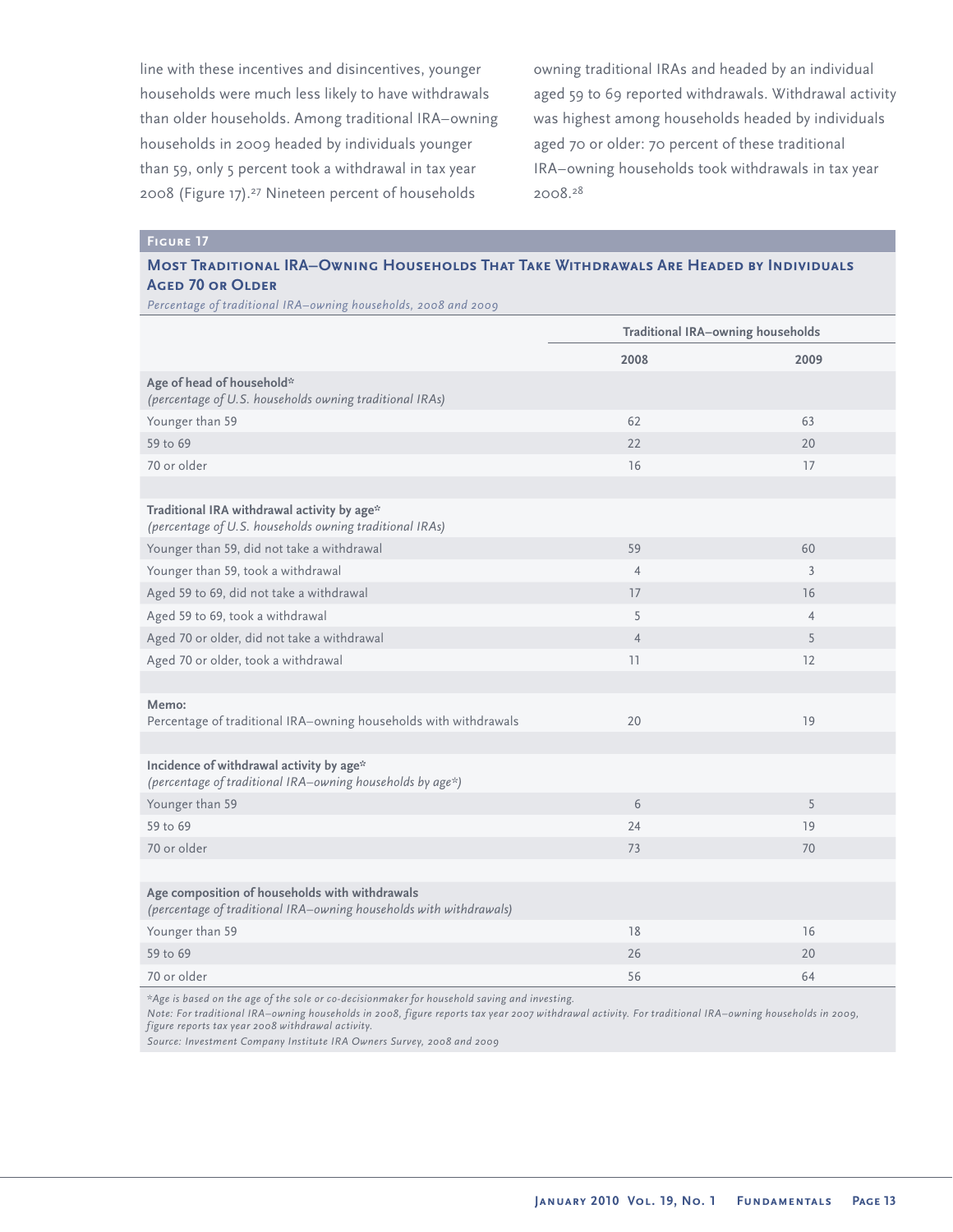Typically, withdrawals from traditional IRAs were taken to fulfill RMDs. Sixty-four percent of households owning traditional IRAs in 2009 and making withdrawals in tax year 2008 calculated their withdrawal amount to satisfy this requirement (Figure 18). Another 19 percent of traditional IRA– owning households taking withdrawals reported they withdrew lump sums based on needs. Ten percent reported a scheduled withdrawal amount, either a percentage of the account or a regular dollar amount. Households headed by individuals aged 70 or older

were much more likely to cite RMDs as a reason for withdrawal, while younger households were much more likely to take lump-sum withdrawals based on needs.<sup>29</sup>

Traditional IRA–owning households that took withdrawals in tax year 2008 usually consulted outside sources to determine the amount of the withdrawal. Seventy-two percent consulted a professional financial adviser to determine the amount to withdraw in tax year 2008 (Figure 19). Twenty-nine percent consulted IRS rules or publications.

# **How Traditional IRA Withdrawals Are Determined** *Percentage of traditional IRA–owning households with withdrawals in tax year 2008* Withdraw a lump sum based on needs **<sup>8</sup> <sup>1</sup> 6** Some other way Withdraw a fixed percentage of the account balance Withdraw an amount based on required minimum distribution (RMD) **19** Withdraw a regular dollar amount **2** Withdraw an amount based on life expectancy Number of respondents: 141 *Source: Investment Company Institute IRA Owners Survey*

### **Figure 19**

# **The Majority of Households Consult with a Professional Financial Adviser to Determine the Amount of Traditional IRA Withdrawals**

*Percentage of traditional IRA–owning households that made withdrawals in tax year 2008*

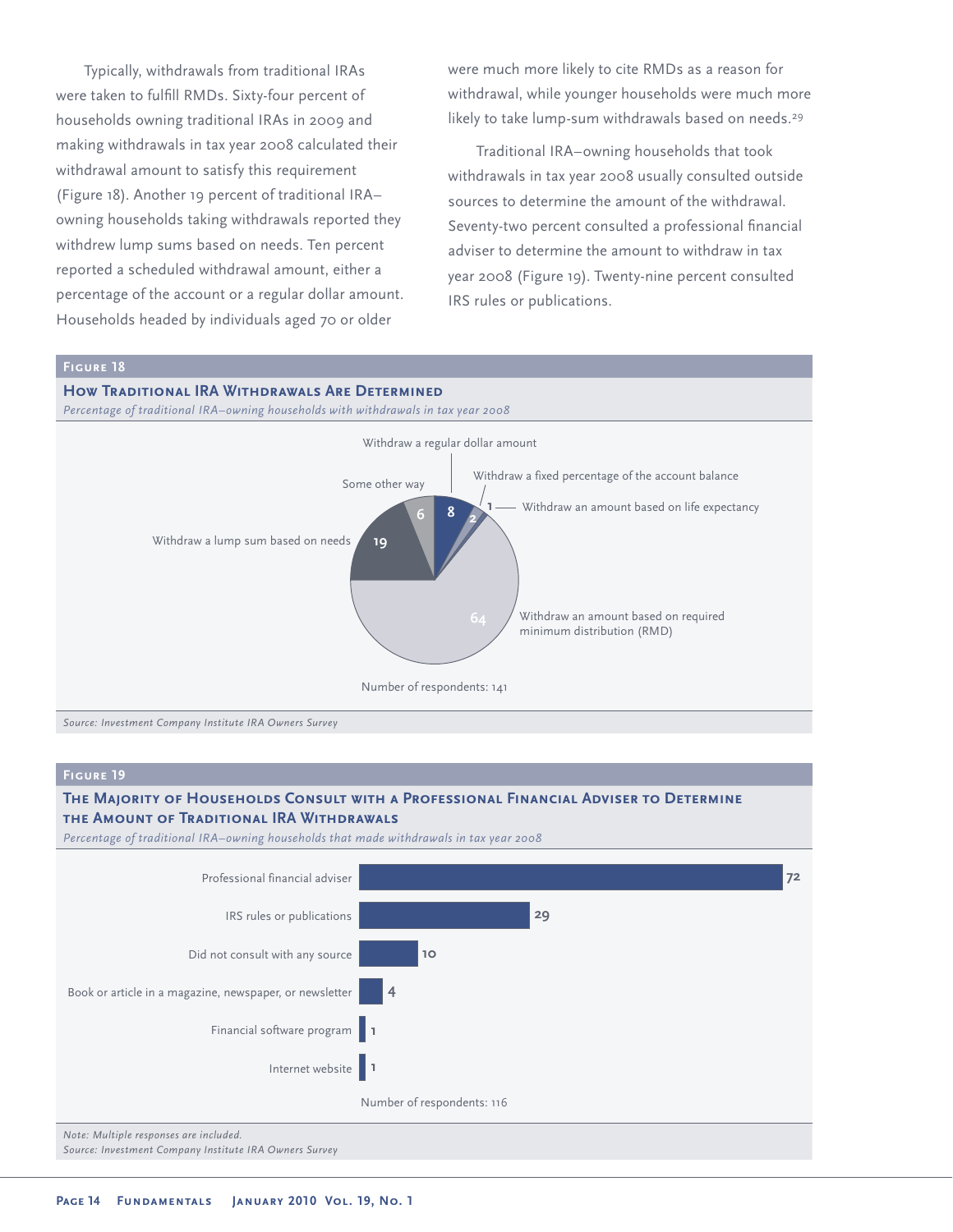# **The Role of Traditional IRA Withdrawals in Retirement**

Traditional IRA withdrawals can be used for a variety of purposes in retirement. Among households where either the head of household or spouse was retired, 44 percent reported using traditional IRA withdrawals to pay for living expenses (Figure 20). Nearly onethird of retired households that took a traditional IRA withdrawal in tax year 2008 cited reinvesting or saving the withdrawal amount into another account.<sup>30</sup> Fifteen percent reported using the withdrawal for home purchase, repair, or remodeling, and 14 percent used the withdrawal for an emergency. Nineteen percent reported using the withdrawal for a healthcare expense.

Because today's withdrawal activity may not be a good indicator of future withdrawal activity, traditional IRA–owning households that did not take withdrawals in tax year 2008 were asked about their future withdrawal intentions. In 2009, 64 percent of these traditional IRA–owning households say it is unlikely they will take withdrawals prior to age 70½ (Figure 21). Among traditional IRA–owning households in 2009 that did not take withdrawals in tax year 2008, 37 percent indicate it is "not at all likely" that they would start IRA withdrawals before required. Another 27 percent report it is "not very likely" that they would take withdrawals prior to age 70½.

### **Figure 20**

### **Traditional IRA Withdrawals Often Used to Pay for Living Expenses**

*Percentage of traditional IRA–owning households1 in which either the head of household or spouse is retired, 2009*

| Purpose of traditional IRA withdrawal in retirement <sup>2</sup> |     |  |
|------------------------------------------------------------------|-----|--|
| Took withdrawals to pay for living expenses                      | 44  |  |
| Spent it on a car, boat, or big-ticket item other than a home    | 6   |  |
| Spent it on a healthcare expense                                 | 19  |  |
| Used it for an emergency                                         | 14  |  |
| Used it for home purchase, repair, or remodeling                 | 15  |  |
| Reinvested or saved it in another account                        | 31  |  |
| Paid for education                                               | 3   |  |
| Some other purpose                                               | 12  |  |
|                                                                  |     |  |
| Number of respondents                                            | 125 |  |

*1The base of respondents includes the 16 percent of traditional IRA–owning households who were retired and took withdrawals reported in Figure 16. 2Multiple responses are included.*

*Source: Investment Company Institute IRA Owners Survey* 

# **Figure 21**

### **Likelihood of Withdrawing from Traditional IRA Before Age 70½**

*Percentage of traditional IRA–owning households that did not take a withdrawal in tax year 2008*

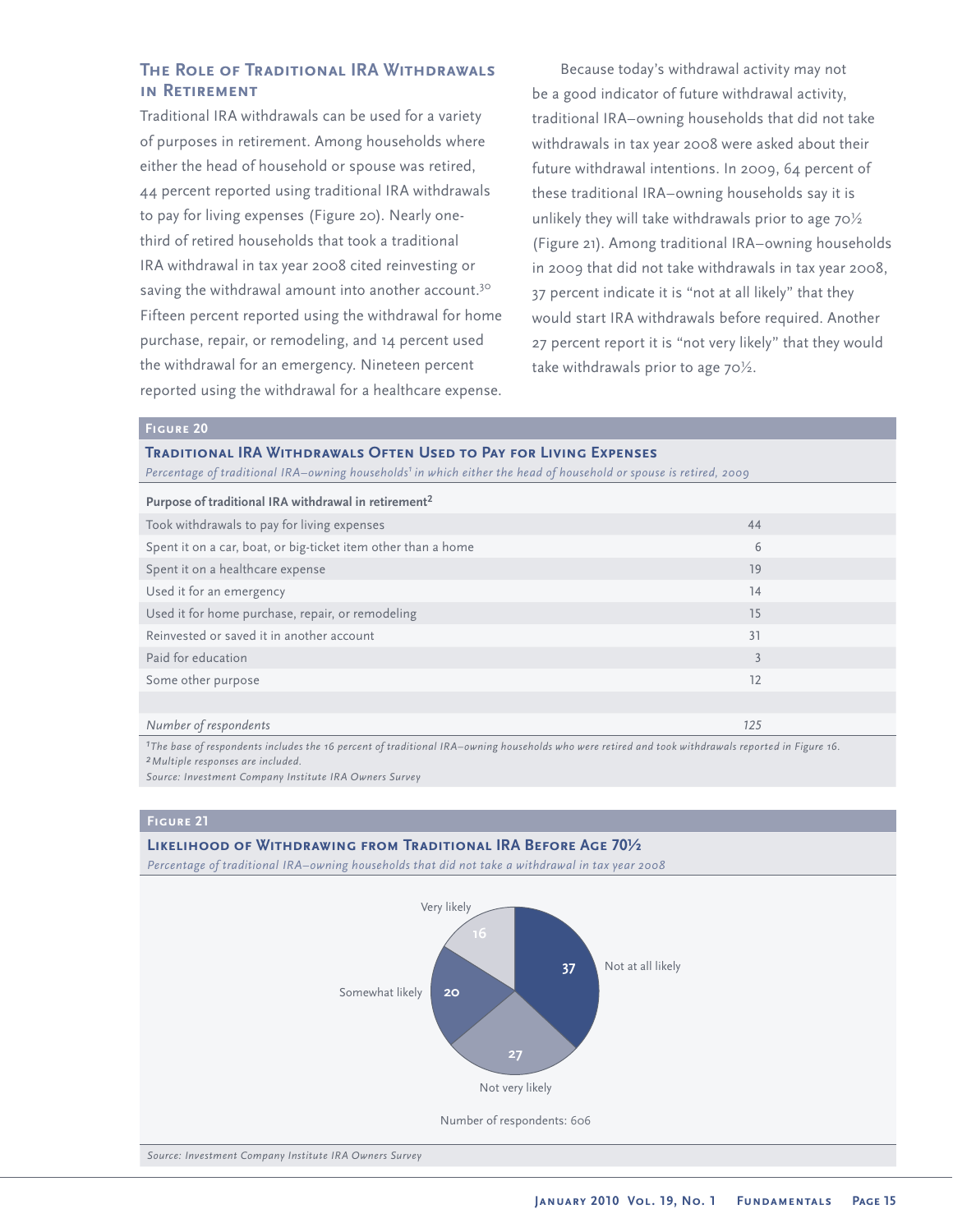Traditional IRA–owning households that were either (1) not retired or (2) retired but did not take a withdrawal in tax year 2008, reported a similar pattern for the expected role of future IRA withdrawals in retirement. Nearly 70 percent of these households reported they plan to use IRA withdrawals to pay for living expenses in retirement (Figure 22). Two-thirds reported they plan to use IRA withdrawals for an emergency. When asked to select a primary role for future IRA withdrawals in retirement, 55 percent expected the primary role of IRA withdrawals will be to pay for living expenses in retirement.

# **IRA Owners' Awareness of Recent IRA Tax Law Changes**

The May 2009 ICI IRA Owners Survey asked traditional IRA owners about their awareness of recent changes in tax law regarding IRAs, specifically the 2009 RMD suspension and the 2010 Roth conversion rule change.

# *RMD Suspension in 2009*

In 2008, the Worker, Retiree, and Employer Recovery Act suspended RMDs from traditional IRAs and other retirement accounts for tax year 2009.<sup>31</sup> When asked about their awareness of this change, 35 percent of traditional IRA–owning households reported that they were aware of the suspension of RMDs. Awareness of the change was higher among households already taking RMDs. Among households that made a traditional IRA withdrawal based on RMD in tax year 2008, 71 percent were aware of the rule change.

# *Roth Conversions in 2010*

Traditional IRA owners also were asked about their awareness of the upcoming 2010 Roth conversion rule changes.32 Beginning in 2010, households with income above \$100,000 will be able to convert assets to a Roth IRA.<sup>33</sup> In addition, for 2010 only, any individual who converts assets to a Roth IRA may opt to pay the taxes over two years (2011 and 2012). Twenty-three percent of traditional IRA–owning households reported being aware of the 2010 Roth conversion rule changes. Among traditional IRA–owning households with \$100,000 or more in household income, 32 percent were aware of the changes.<sup>34</sup>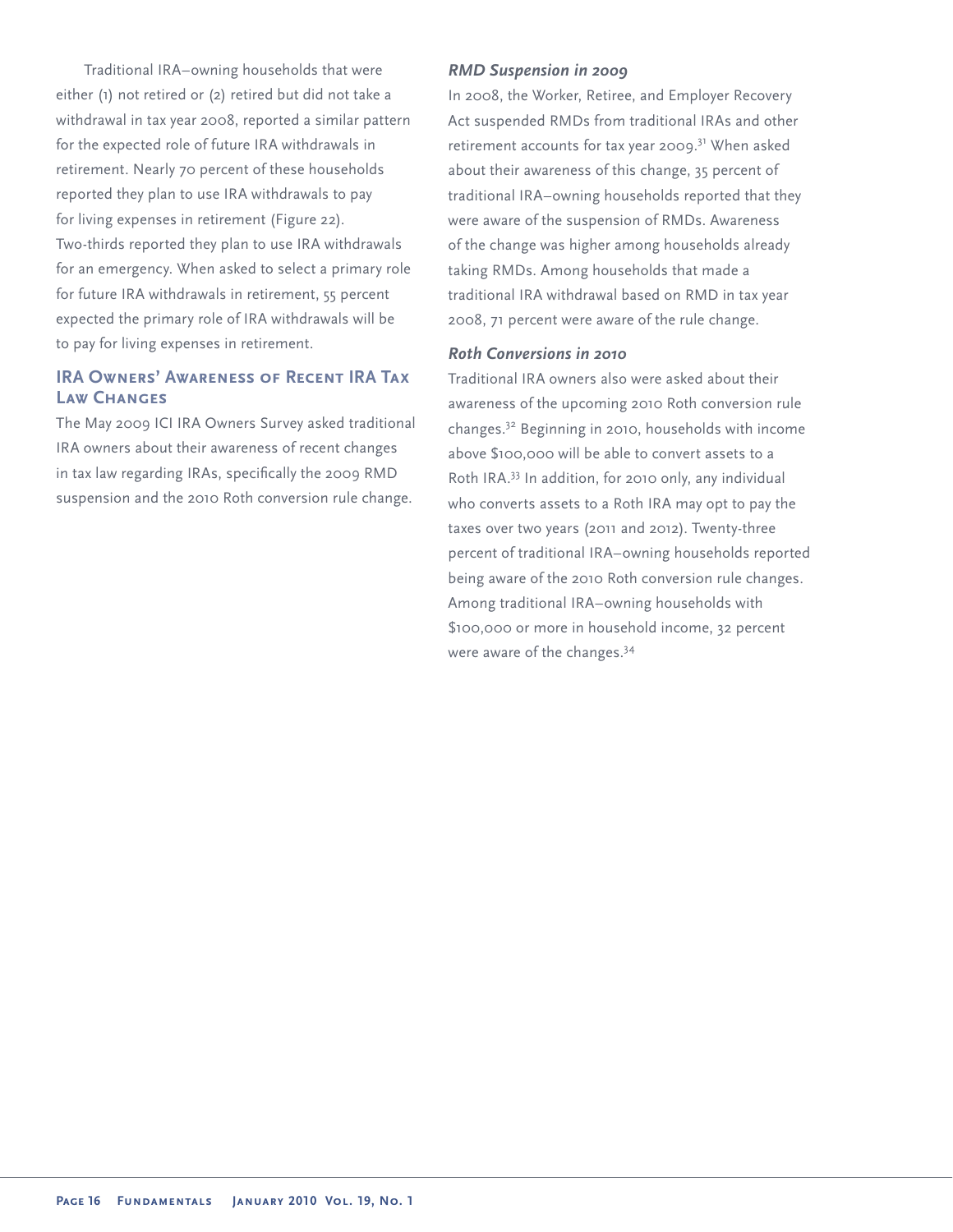| <b>FIGURE 22</b>                                                                                                                                                           |                |  |  |
|----------------------------------------------------------------------------------------------------------------------------------------------------------------------------|----------------|--|--|
| <b>EXPECTED ROLE OF IRA WITHDRAWALS IN RETIREMENT</b><br>Percentage of traditional IRA-owning households, <sup>1</sup> excluding retiree households with withdrawals, 2009 |                |  |  |
| Plan for future IRA withdrawals in retirement <sup>2</sup>                                                                                                                 |                |  |  |
| Take withdrawals to pay for living expenses                                                                                                                                | 69             |  |  |
| To spend it on a car, boat, or big-ticket item other than a home                                                                                                           | 8              |  |  |
| To spend it on a healthcare expense                                                                                                                                        | 33             |  |  |
| To use it for an emergency                                                                                                                                                 | 67             |  |  |
| To use it for home purchase, repair, or remodeling                                                                                                                         | 23             |  |  |
| To reinvest or save it in another account                                                                                                                                  | 44             |  |  |
| To pay for education                                                                                                                                                       | 13             |  |  |
| Some other plan                                                                                                                                                            | 8              |  |  |
|                                                                                                                                                                            |                |  |  |
| Primary plan for future IRA withdrawals in retirement                                                                                                                      |                |  |  |
| Take withdrawals to pay for living expenses                                                                                                                                | 55             |  |  |
| To spend it on a car, boat, or big-ticket item other than a home                                                                                                           | $\overline{2}$ |  |  |
| To spend it on a healthcare expense                                                                                                                                        | $\overline{4}$ |  |  |
| To use it for an emergency                                                                                                                                                 | 15             |  |  |
| To use it for home purchase, repair, or remodeling                                                                                                                         | $\overline{4}$ |  |  |
| To reinvest or save it in another account                                                                                                                                  | 11             |  |  |
| To pay for education                                                                                                                                                       | $\overline{4}$ |  |  |
| Some other plan                                                                                                                                                            | 5              |  |  |
|                                                                                                                                                                            |                |  |  |
| Number of respondents                                                                                                                                                      | 667            |  |  |

*1The base of respondents includes the 23 percent of traditional IRA–owning households who were retired but did not take withdrawals (who were asked about their future plans), the 3 percent of nonretired households that took withdrawals, and the 58 percent of nonretired households that did not take withdrawals. 2Multiple responses are included.*

*Source: Investment Company Institute IRA Owners Survey* 

# **Additional Reading**

"The Evolving Role of IRAs in U.S. Retirement Planning," *Investment Company Institute Perspective*. This report describes how the evolution of employer-sponsored retirement plans has elevated the importance of IRAs for many U.S. households and highlights the significant role that IRAs play in retirement and retirement planning. Available at www.ici.org/pdf/ per15-03.pdf.

"The Individual Retirement Account at Age 30: A Retrospective," *Investment Company Institute Perspective*. This report provides a summary of the growth and development of the IRA market. Available at www.ici.org/pdf/per11-01.pdf.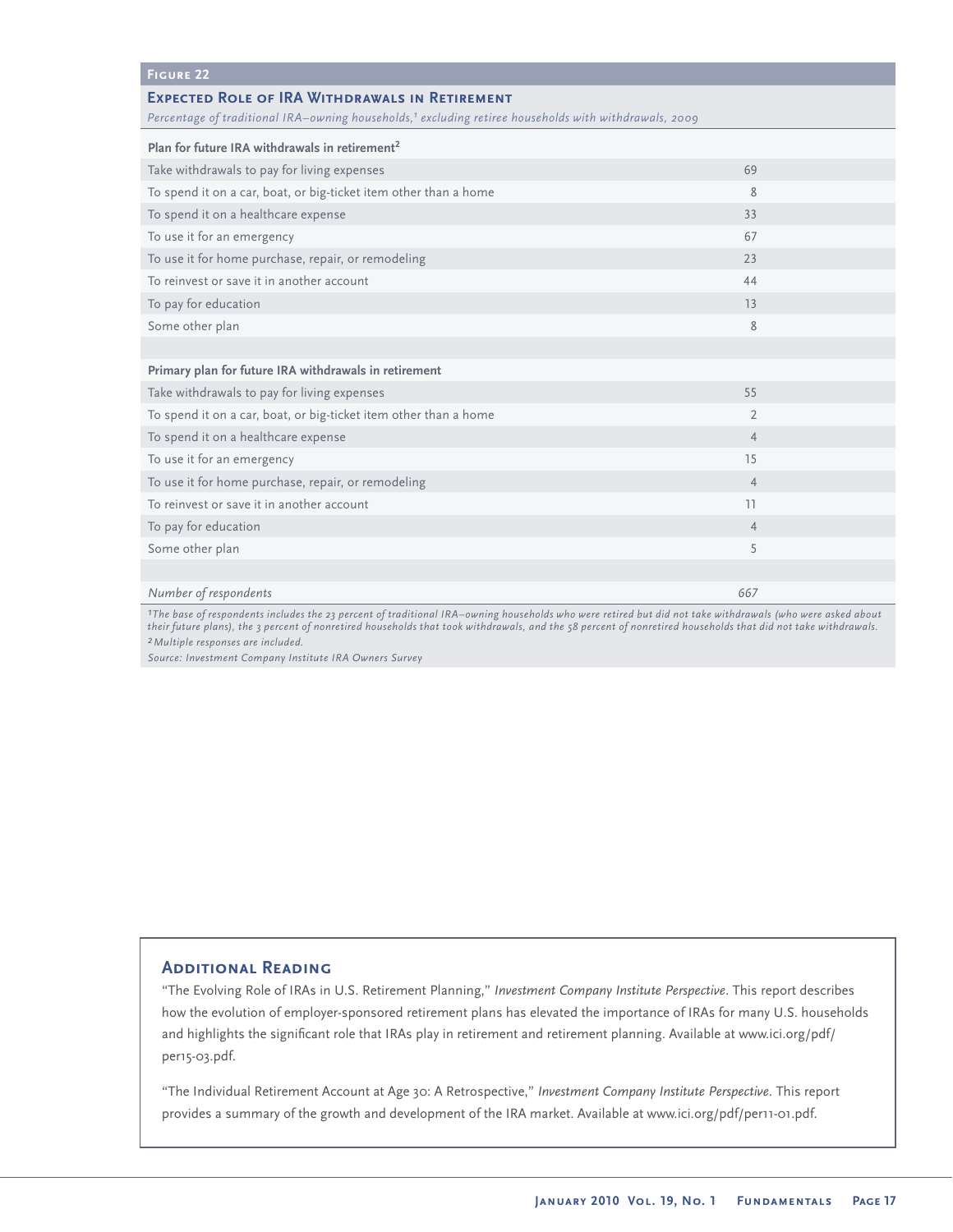# **Glossary**

**catch-up contribution:** Individuals aged 50 or older are permitted to make contributions to an IRA or employersponsored retirement savings plan in excess of the annual contribution limit. In 2009, the catch-up limit was \$1,000 for IRAs, \$2,500 for SIMPLE plans, and \$5,500 for 401(k) plans.

**contribution limit:** Federal law establishes limits for the amount an individual may contribute to an IRA, 401(k), or other retirement savings plan in any given year. In 2009, the annual employee contribution limit for 401(k)s and similar employer-sponsored retirement plans was \$16,500; the annual limit for traditional and Roth IRAs was \$5,000; and the annual limit for SIMPLE IRAs was \$11,500. The limit on the sum of employee and employer contributions for DC plans in 2009 was \$49,000. Individuals aged 50 or older can make additional "catch-up" contributions. The contribution limits are unchanged for 2010.

**conversion:** The movement of assets in a traditional IRA to a Roth IRA, done either through a transfer of assets from a traditional IRA to a Roth IRA or by redesignating a traditional IRA as a Roth IRA. Assets in a 401(k) or other tax-advantaged employer-sponsored retirement plan may also be converted to a Roth IRA. Generally the assets converted are taxable in the year of the conversion to the Roth IRA.

**distribution:** Individuals may take distributions (that is, withdraw funds) from their IRAs prior to retirement, but distributions may be subject to federal income tax, a tax penalty, or both. Withdrawals from traditional IRAs before age  $59\frac{1}{2}$  are subject to income tax and may be subject to a 10 percent early withdrawal penalty. The earnings portion of withdrawals from Roth IRAs made within five years of contribution or made before age 59½ are generally subject to income tax and may be subject to the 10 percent penalty (along with the after-tax contribution portion in some circumstances). For both traditional IRAs and Roth IRAs, the 10 percent penalty does not apply to withdrawals made in cases of death or disability, or if used for certain medical expenses, first-time homebuyer expenses, qualified higher-education expenses, health insurance

expenses of unemployed individuals, or as part of a series of substantially equal periodic payments made for the life or over the life expectancy of the individual. In addition, provided the five-year holding period is satisfied, the earnings portion of early withdrawals from a Roth IRA made in cases of death, disability, or first-time homebuyer expenses are not subject to income tax.

**401(k) plan:** A type of DC plan that allows employees to choose to contribute a portion of their salaries into the plan, which defers income taxes on the amounts contributed. Like a traditional IRA, no taxes are due until distributions are taken from the account. In 2006, plans could choose to allow employees to make Roth contributions to a 401(k) plan. These contributions are claimed as taxable income in the year of the contribution, but no taxes are due on qualified distributions. Most 401(k) plans also allow employees to choose how they wish to invest their accounts.

**individual retirement account (IRA):** A tax-deferred or tax-free retirement account that allows contributions of a limited yearly sum. Congress initially designed IRAs to have two roles: (1) to give individuals not covered by a retirement plan at work a tax-advantaged retirement savings plan, and (2) to play a complementary role to the employer-sponsored retirement system by preserving rollover assets at job separation or retirement. The term IRA is also applied to *individual retirement annuities*, which receive similar tax treatment.

**required minimum distribution (RMD):** Minimum distribution rules require that beginning at age 70½, the entire amount of a traditional IRA be distributed over the expected life of the individual (or the joint lives of the individual and designated beneficiary). Distributing less than the required amount will result in a tax penalty. Roth IRAs are not subject to required minimum distributions during the account holder's lifetime.

**rollover:** The transfer of an investor's assets from one qualified retirement plan or account (IRA, 401(k), or other tax-advantaged, employer-sponsored retirement plan) to another—due to changing jobs, for instance—without a tax penalty.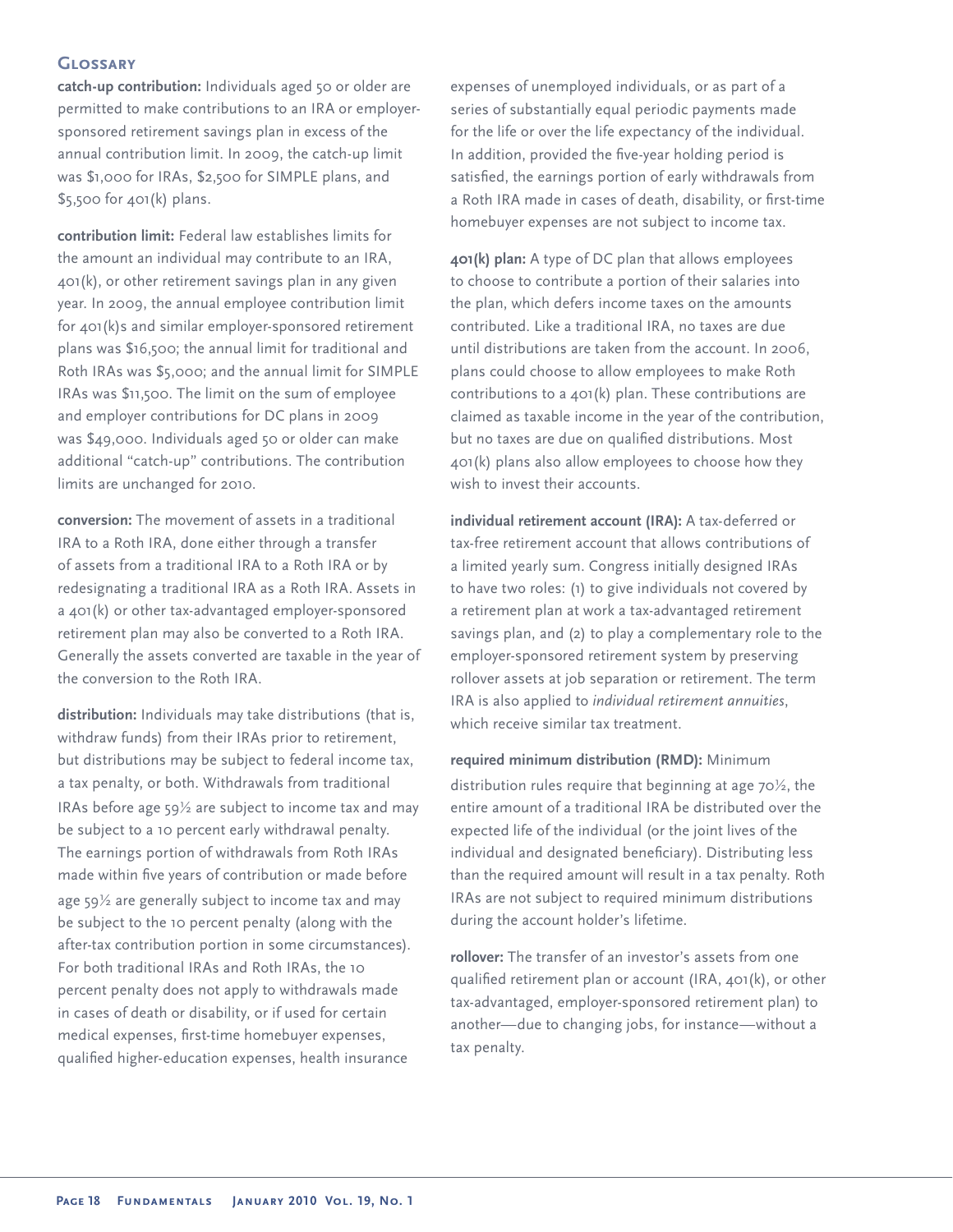**Roth IRA:** An individual retirement account, first available in 1998, that permits only aftertax (nondeductible) contributions. Earnings on investments in this IRA are not taxed. Distributions of both principal and earnings are generally not subject to federal income tax if taken after age 59½. Distributions of principal before age 59½ are not subject to tax, but investment earnings are generally subject to tax and a 10 percent penalty if taken before age 59½. There are no required distributions during the account holder's lifetime.

### **SIMPLE IRA (Savings Incentive Match Plan for**

**Employees):** A tax-favored retirement plan, created in 1996, that small employers can set up for the benefit of their employees. Both employer and employee contributions are allowed in a SIMPLE IRA plan.

## **Simplified Employee Pension Plan (SEP) IRA: A**

retirement program in which an employer makes contributions to the IRAs on behalf of employees. A *Salary Reduction SEP* (or "*SAR-SEP*") IRA is a SEP IRA that allows employees to contribute their own compensation into the IRA. When Congress created the SIMPLE IRA in 1996, it provided that an employer could not establish a new SAR-SEP plan after 1996.

traditional IRA: The first type of IRA, created in 1974. Individuals may make tax-deductible and nondeductible contributions to these IRAs. Taxes on IRA investment earnings are deferred until they are distributed. Upon distribution, both principal and earnings are subject to federal income tax. Generally, distributions before age 59½ are subject to income tax and a 10 percent penalty.

### **NOTES**

1See Investment Company Institute 2009.

 Key terms related to IRAs and retirement savings are presented in the glossary of this report. For additional information and the rules governing IRAs, see Internal Revenue Service 2009.

- Households' total financial assets were \$42.1 trillion as of June 2009 and \$14.2 trillion at year-end 1989. See U.S. Federal Reserve Board 2009.
- <sup>3</sup> Data in this issue of *Fundamentals* on the number and percentage of households owning IRAs are based on ICI's Annual Mutual Fund Shareholder Tracking Survey conducted in May 2009 of 4,201 randomly selected, representative U.S. households. The standard error for the total sample is  $\pm$  1.5 percentage points at the 95 percent confidence level. For further discussion and additional results from this survey, see Sabelhaus, Bogdan, and Bass 2009.

The demographic and financial characteristics of IRA owners are derived from a separate May 2009 IRA Owners Survey of 1,000 representative U.S. households owning traditional IRAs, Roth IRAs, and employer-sponsored IRAs (SIMPLE IRAs, SEP IRAs, and SAR-SEP IRAs). The standard error for the total sample is  $\pm$  3.1 percentage points at the 95 percent confidence level. IRA ownership does not include ownership of Coverdell Education Savings Accounts (formerly called Education IRAs). Estimates for 2009 are calculated using a revised estimation procedure. As is usual in the course of household survey work, researchers periodically re-examine the procedures used to ensure that the results published are representative of the population of interest. ICI engaged in such a process this year and the figures presented reflect a new weighting procedure. The new weighting methodology matches the census region, age distribution, income distribution, and educational attainment of U.S. households owning IRAs. Data from the 2008 ICI IRA Owners Survey have been reweighted and are available at www.ici.org/pdf/fm-v18n1\_data.pdf (forthcoming).

- <sup>4</sup> See Figure 10 for additional information on rollover activities and Figure A15 in the appendix for additional information on traditional IRA owners with rollovers.
- <sup>5</sup> See Brady and Sigrist 2008 for discussion of the life-cycle model and household survey results regarding savings goals.
- <sup>6</sup> See Sabelhaus and Schrass 2009.
- <sup>7</sup> For discussion of retirement saving by different income groups, see Brady and Sigrist 2008 and Sabelhaus, Bogdan, and Schrass 2008.
- $8<sup>8</sup>$  See Holden et al. 2005 for a discussion of the relationship between demographic characteristics and the propensity to save. For additional discussion, see also Brady and Sigrist 2008 and Sabelhaus, Bogdan, and Schrass 2008.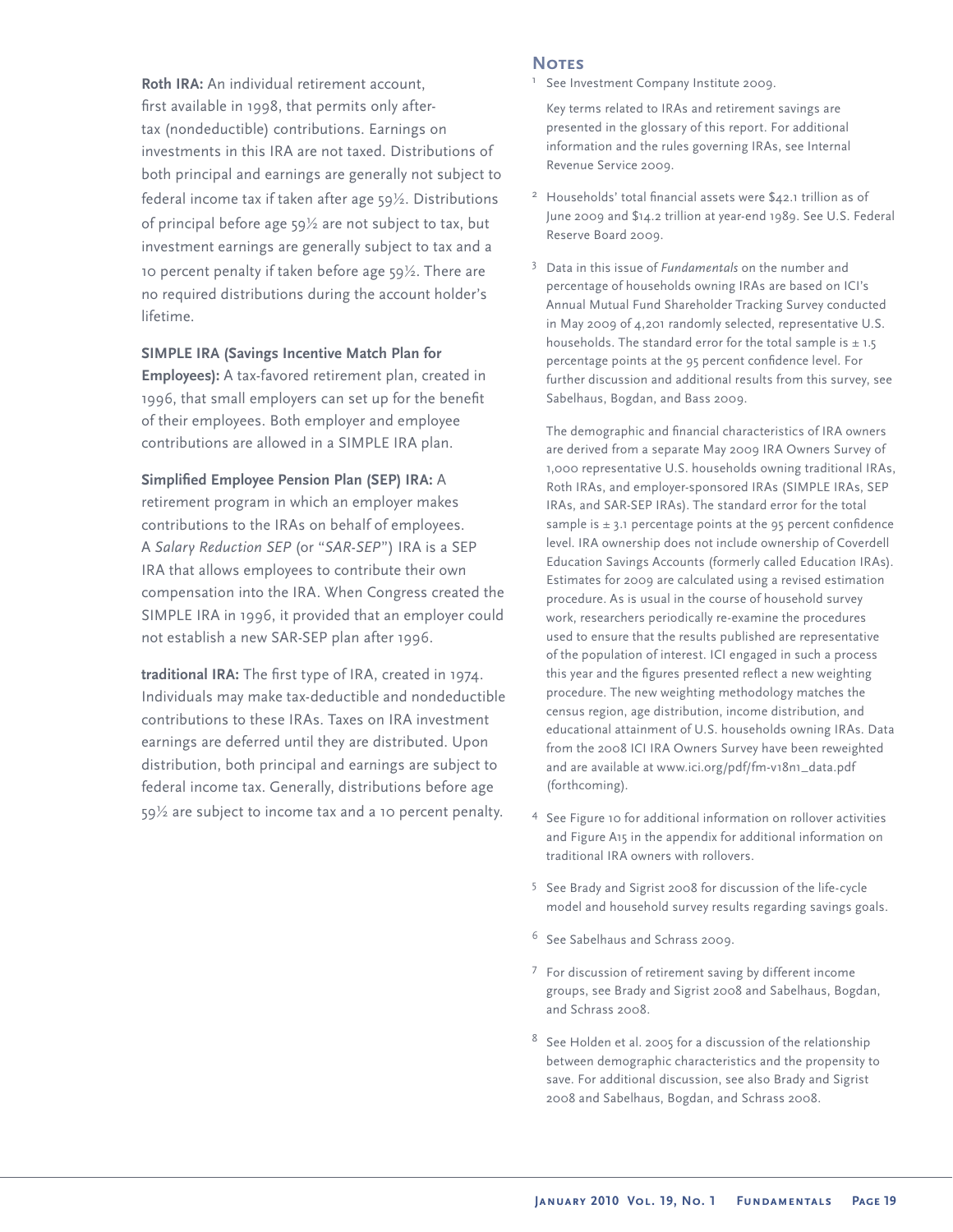- <sup>9</sup> This is a pattern of risk tolerance observed in other types of investors. For example, see Sabelhaus, Bogdan, and Schrass 2008 and Schrass and Bass 2009.
- <sup>10</sup> See Holden, VanDerhei, and Alonso 2009.
- <sup>11</sup> For a brief history of IRAs and a discussion of the various features of different IRA types, see Holden et al. 2005. For a discussion of the evolving role of IRAs in U.S. retirement planning, see Sabelhaus and Schrass 2009.
- <sup>12</sup> Prior to 2008, Roth IRAs generally were not eligible for direct rollovers from employer-sponsored retirement plan accounts. The Pension Protection Act of 2006 (PPA) allows direct rollovers from employer-sponsored plans to Roth IRAs starting in 2008. For a complete discussion of the specific rules and the change, see Internal Revenue Service 2009.
- <sup>13</sup> Rollovers are possible from both DC plans and DB plans. For research on DC plan participants' distribution decisions at retirement, see Sabelhaus, Bogdan, and Holden 2008.
- <sup>14</sup> Rollover data for 2007 are preliminary from IRS Statistics of Income Division. For historical data, see Brady, Holden, and Short 2009 and Bryant 2008.
- <sup>15</sup> Tabulations of the Federal Reserve Board's 2007 Survey of Consumer Finances data find that 41 percent of traditional IRA–owning households had rollovers in their IRAs in 2007, compared with 56 percent of IRA-owning households in ICI's 2007 IRA Owners Survey. For a description of the Survey of Consumer Finances, see Bucks et al. 2009.
- <sup>16</sup> See Figure A15 in the appendix for additional information on traditional IRA owners with rollovers.
- <sup>17</sup> In tax year 2007, only 15 percent (revised) of U.S. households made contributions to an IRA. Data from the 2008 ICI IRA Owners Survey have also been reweighted and are available at http://www.ici.org/pdf/fm-v18n1\_data.pdf (forthcoming).
- $18$  Among households making IRA contributions, the 49 percent contributing to traditional IRAs includes the 34 percent only contributing to traditional IRAs plus 88 percent of the 17 percent that contributed to more than one type of IRA (Figure 12).
- <sup>19</sup> Among households making IRA contributions, the 40 percent contributing to Roth IRAs includes the 29 percent only contributing to Roth IRAs plus 65 percent of the 17 percent that contributed to more than one type of IRA (Figure 12).
- <sup>20</sup> Among households making IRA contributions, the 29 percent contributing to employer-sponsored IRAs includes the 20 percent only contributing to employer-sponsored IRAs plus 53 percent of the 17 percent that contributed to more than one type of IRA (Figure 12).
- <sup>21</sup> See Figure A13 in the appendix.
- <sup>22</sup> See Internal Revenue Service 2009 for details on income restrictions and other qualifications for contribution eligibility.
- <sup>23</sup> The Economic Growth and Tax Relief Reconciliation Act of 2001 (EGTRRA) created catch-up contributions, which permit individuals aged 50 or older to make additional contributions to qualified retirement plans and IRAs above the annual deferral limits. Households that may make catch-up contributions to Roth IRAs are those with incomes within the limits to contribute to a Roth IRA and in which a household member is aged 50 or older. Households that may make catch-up contributions to traditional IRAs are those in which a household member is at least 50 years old by the end of the year but younger than 70½ years old by the end of the year. See Internal Revenue Service 2009.
- <sup>24</sup> This group may include households ineligible to make deductible contributions to traditional IRAs.
- <sup>25</sup> Data exclude households that closed and no longer owned traditional IRAs. Revised data indicate 20 percent of households still owning traditional IRAs in 2008 reported taking withdrawals in tax year 2007. The reweighted data from the 2008 IRA Owners Survey are available at www.ici.org/pdf/fm-v18n1\_data.pdf (forthcoming).
- <sup>26</sup> Over the years, Congress has created exceptions to the early withdrawal penalty, including first-time home purchase, certain medical expenses, certain educational expenses, and if the withdrawals are made as substantially equal periodic payments (SEPPs) based on a life expectancy calculation. For additional discussion of IRA withdrawal rules and activity, see Holden and Reid 2008.
- <sup>27</sup> The withdrawal activity observed in ICI's IRA Owners Surveys shows similar results compared with data reported by the IRS based on tabulations of individual taxpayers' information returns. Data reported in Bryant 2008 indicate that among all IRA-owning taxpayers in 2004, 24 percent took a withdrawal. Incidence of withdrawal activity indicated that 10 percent of IRA-owning taxpayers younger than 60 took withdrawals in 2004; 23 percent of IRA-owning taxpayers aged 60 to 69 took withdrawals; and 93 percent of IRA-owning taxpayers aged 70 or older took withdrawals.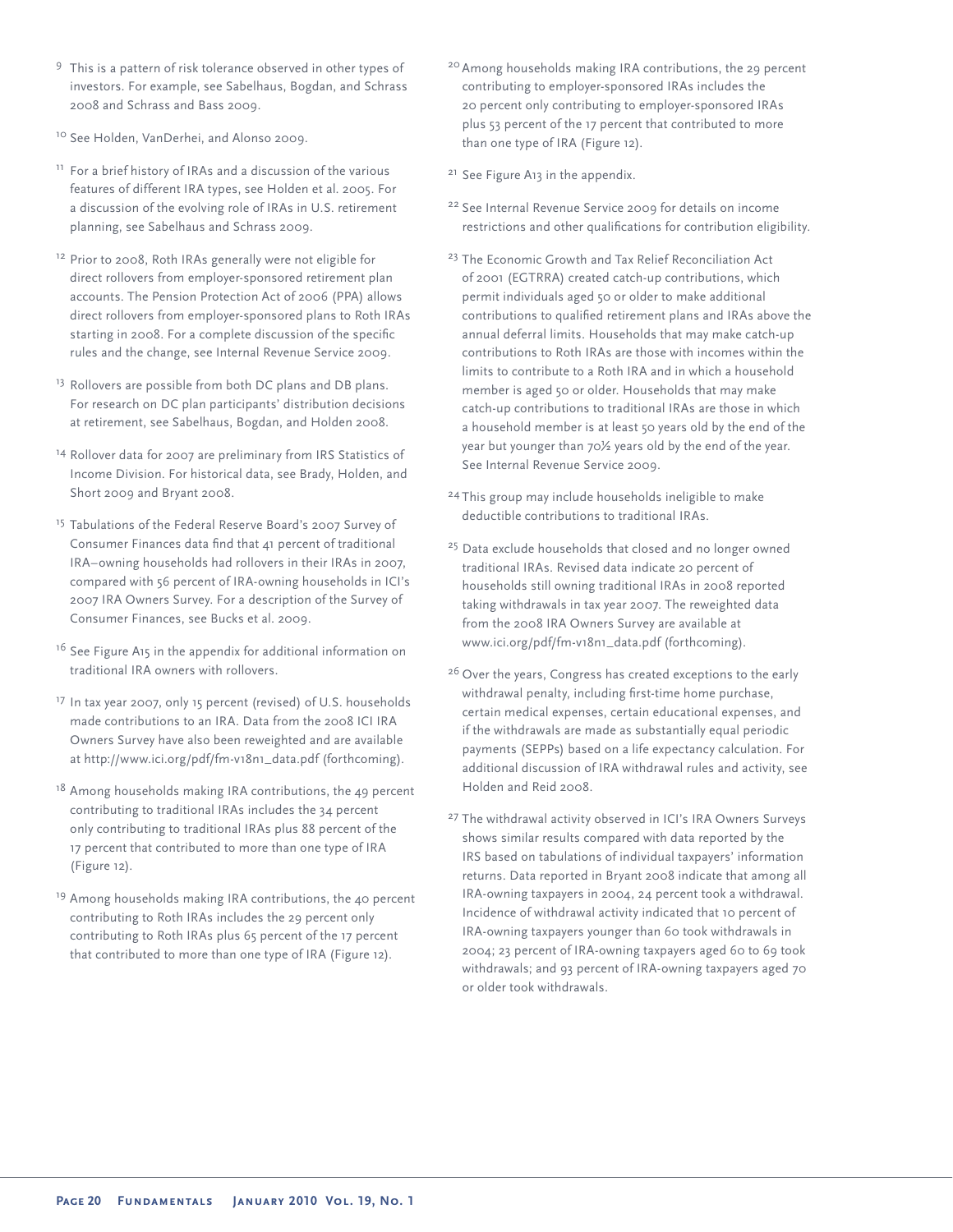- <sup>28</sup> Withdrawal activity among households with a head of household aged 70 or older is not 100 percent because it may be the case that the traditional IRA owner is a younger spouse or partner who is not yet required to make withdrawals.
- <sup>29</sup> Among traditional IRA–owning households in 2009 with a head of household aged 70 or older and taking a withdrawal, 92 percent indicated their withdrawal was based on the RMD rules and only 3 percent took lump sums based on needs. In contrast, among withdrawing households younger than age 70, 54 percent took lump sums based on needs. Some younger households indicated their withdrawals were RMDs, which likely reflects they owned inherited IRAs.
- <sup>30</sup> Among the 31 percent of households that reported reinvesting or saving the amount of the traditional IRA withdrawal into another account, 84 percent reported withdrawing the amount based on RMD.
- <sup>31</sup> See section 201 of the Worker, Retiree, and Employer Recovery Act of 2008. For additional information on the suspension of RMDs, see Internal Revenue Service 2009.
- <sup>32</sup> Although not effective until 2010, this change was enacted in 2006 as section 512 of the Tax Increase Prevention and Reconciliation Act of 2005.
- 33 Prior to 2010, besides the income restrictions, individuals whose filing status is married filing separately also could not convert assets to a Roth IRA. This restriction is removed beginning in 2010.
- <sup>34</sup> In the ICI IRA Owners Survey, only traditional IRA owners were asked about awareness of these changes. Households not currently owning traditional IRAs may also take advantage of changes to the Roth conversion rules by opening traditional IRAs in 2010 and immediately converting them to Roth IRAs. In addition, some DC plan balances may be eligible for conversion.

# **References**

Brady, Peter, Sarah Holden, and Erin Short. 2009. "The U.S. Retirement Market, 2008." *Investment Company Institute Fundamentals* 18, no. 5 (June). Available at [www.ici.org/pdf/fm-v18n5.pdf.](http://www.ici.org/pdf/fm-v18n5.pdf)

Brady, Peter, and Stephen Sigrist. 2008. "Who Gets Retirement Plans and Why?" *Investment Company Institute Perspective* 14, no. 2 (September). Available at [www.ici.org/pdf/per14-02.pdf.](http://www.ici.org/pdf/per14-02.pdf)

Bryant, Victoria L. 2008. "Accumulation and Distribution of Individual Retirement Arrangements, 2004." *SOI Bulletin* (Spring): 90–101. Washington, DC: Internal Revenue Service, Statistics of Income Division. Available at [www.irs.gov/pub/irs-soi/04inretirebul.pdf.](http://www.irs.gov/pub/irs-soi/04inretirebul.pdf)

Bucks, Brian K., Arthur B. Kennickell, Traci L. Mach, and Kevin B. Moore. 2009. "Changes in U.S. Family Finances from 2004 to 2007: Evidence from the Survey of Consumer Finances." *Federal Reserve Bulletin* [\(February\): A1–A55. Available at www.federalreserve.](http://www.federalreserve.gov/pubs/bulletin/2009/pdf/scf09.pdf) gov/pubs/bulletin/2009/pdf/scf09.pdf.

Holden, Sarah, Kathy Ireland, Vicky Leonard-Chambers, and Michael Bogdan. 2005. "The Individual Retirement Account at Age 30: A Retrospective." *Investment Company Institute Perspective* 11, no. 1 (February). Available at [www.ici.org/pdf/per11-01.pdf](http://www.ici.org/pdf/per11-01.pdf).

Holden, Sarah, and Brian Reid. 2008. "The Role of Individual Retirement Accounts in U.S. Retirement Planning." In *Recalibrating Retirement Spending and Saving*, ed. John Ameriks and Olivia S. Mitchell, 81–111. Oxford, UK: Oxford University Press for the Wharton School, University of Pennsylvania, Pension Research Council.